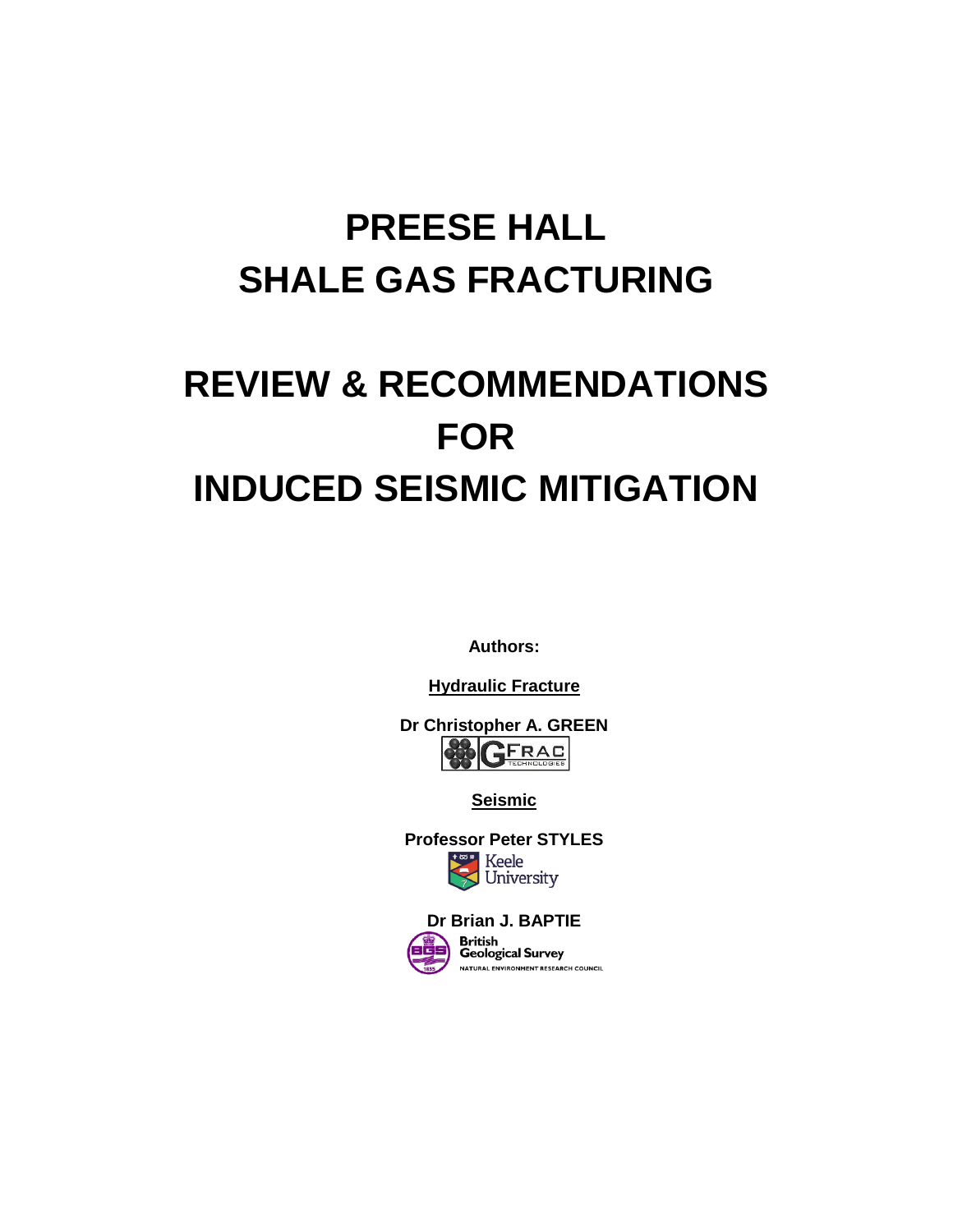# **SUMMARY**

A series of studies were commissioned by Cuadrilla Resources Ltd to examine the possible relationship between hydraulic fracture operations at the Preese Hall well, near Blackpool, and a number of earthquakes which occurred in April and May 2011, the largest of which had a magnitude of  $2.3$  M<sub>L</sub>. The reports from these studies conclude that the earthquake activity was caused by direct fluid injection into an adjacent fault zone during the treatments, but that the probability of further earthquake activity is low. The reports analyse the earthquake activity and use available geological and geophysical data, including background geology, well logs and core samples, along with fracture treatment data, to develop a conceptual geomechanical model. A numerical model consisting of a single fault plane in a rock matrix was used to simulate the induced seismicity, compare with observations, and estimate maximum magnitudes for induced earthquakes. A critical magnitude at which damaging ground motions might occur was estimated using the German DIN4150 standard, and a simple relationship suggested for ground motions as a function of magnitude and distance. Finally, a protocol for controlling operational activity is proposed. This builds on extensive Enhanced Geothermal System experience and uses a traffic light system based on real-time monitoring of seismic activity.

We have been asked by DECC to review these reports, and the further studies and information provided by Cuadrilla; and to make appropriate recommendations for the mitigation of seismic risks in the conduct of future hydraulic fracture operations for shale gas.

We agree with the conclusion that the observed seismicity was induced by the hydraulic fracture treatments at Preese Hall. However, we are not convinced by the projected low probability of other earthquakes during future treatments. We believe it is not possible to state categorically that no further earthquakes will be experienced during a similar treatment in a nearby well. The analyses failed to identify a causative fault, and detailed knowledge of faulting in the basin is poor. In the present state of knowledge it is entirely possible that there are critically stressed faults elsewhere in the basin. It is possible that a 3-D seismic reflection survey could help better characterize faulting within the basin.

We also consider that the use of the numerical simulations to estimate maximum likely magnitude of any further earthquake should be treated with some caution, mainly because the model is necessarily simplistic due to lack of data to constrain parameters. Additionally, the numerical simulations fail to model some of the features of the seismic activity such as the low B-value. (On B-values, see background note on seismicity.) However, we consider that the historical record of maximum observed magnitudes from coal-mining induced earthquakes in the UK can be used to provide a realistic upper limit. This leads to a maximum magnitude of  $\sim$  3.0  $M<sub>l</sub>$ . An event of this size at an expected depth of 2-3 km is unlikely to cause structural damage. There are examples of mining induced earthquakes of similar magnitudes in the UK that caused superficial damage, for example, minor cracks in plaster, but these occurred at shallower depths. Such an event would be strongly felt by people within a few kilometres from the epicenter and could cause some alarm. The critical magnitude suggested by Cuadrilla's consultants to prevent the occurrence of damage is a conservative estimate. An earthquake with a magnitude of 2.6  $M<sub>L</sub>$ is also unlikely to cause structural damage, even at a shallow depth, though again it may be strongly felt by people close to the epicentre.

Nevertheless, we consider that the maximum magnitude threshold of 1.7  $M_L$ , initially proposed for the traffic light system, is undesirably high from the viewpoint of prudent conduct of future operations. Based on this limit, no action would have been taken before the magnitude 2.3  $M<sub>L</sub>$  event on 1 April 2011. Instead, we recommend a lower limit of 0.5  $M<sub>L</sub>$ .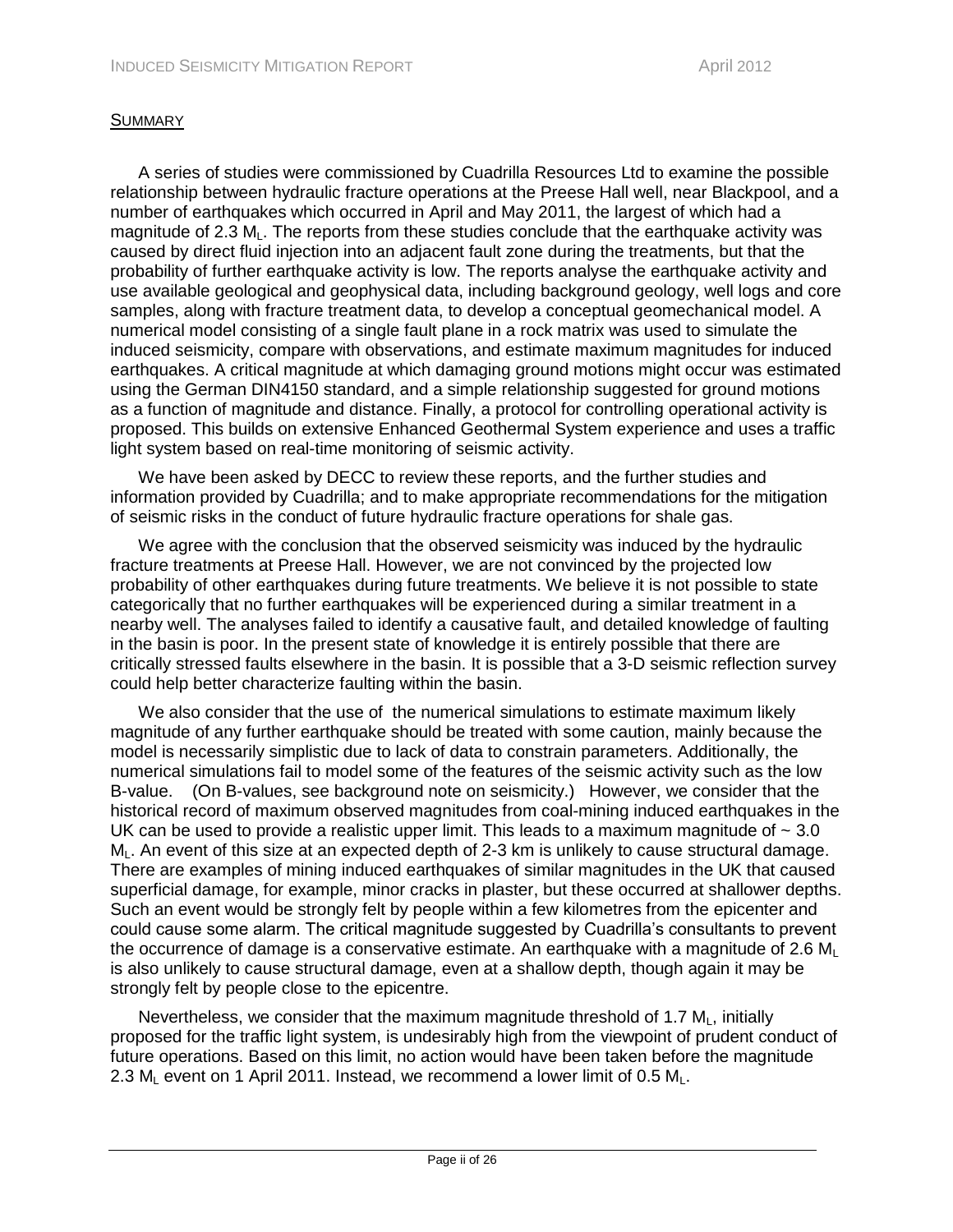We recommend the following specific measures to Department of Energy and Climate Change (DECC) to mitigate the risk of future earthquakes in the Bowland Basin.

*1. Hydraulic fracturing procedure should invariably include a smaller pre-injection and monitoring stage before the main injection.* 

Initially, smaller volumes should be injected, with immediate flowback, and the results monitored for a reasonable length of time. Meanwhile, the fracture diagnostics (microseismic and prefrac injection data) should be analysed to identify any unusual behaviour post-treatment, prior to pumping the job proper.

*2. Hydraulic fracture growth and direction should be monitored during future treatments.* 

This should be done with industry standard microseismic monitoring using either an array of surface or down-hole sensors. Tiltmeters should also be used, if possible. Monitoring of upward fracture growth and containment by complementary diagnostics such as temperature or tracer logs, should also be carried out.

*3. Future HF operations in this area should be subject to an effective monitoring system that can provide automatic locations and magnitudes of any seismic events in near realtime.* 

The system should employ an appropriate number and type of sensors to ensure reliable detection, location and magnitude estimation of seismic events of magnitude  $-1$  M<sub>i</sub> and above. The number of sensors should also provide an adequate level of redundancy.

4. Operations should be halted and remedial action instituted, if events of magnitude 0.5 M *or above are detected.*

We consider that this would be a prudent threshold value, to reduce the likelihood of events perceptible to local residents, and to offer a higher margin of safety against any possibility of damage to property. This threshold value can be adjusted over time, if appropriate in the light of developing experience.

Based on the induced seismicity analysis done by Cuadrilla and ourselves, together with the agreement to use more sensitive fracture monitoring equipment and a DECC agreed induced seismic protocol for future operations, the authors of this report see no reason why Cuadrilla Resources Ltd. should not be allowed to proceed with their shale gas exploration activities and recommend cautious continuation of hydraulic fracture operations, at the Preese Hall site.

In respect of future shale gas operations elsewhere in the UK, we recommend that seismic hazards should be assessed prior to proceeding with these operations. This should include:

- 1. Appropriate baseline seismic monitoring to establish background seismicity in the area of interest.
- 2. Characterisation of any possible active faults in the region using all available geological and geophysical data.
- 3. Application of suitable ground motion prediction models to assess the potential impact of any induced earthquakes.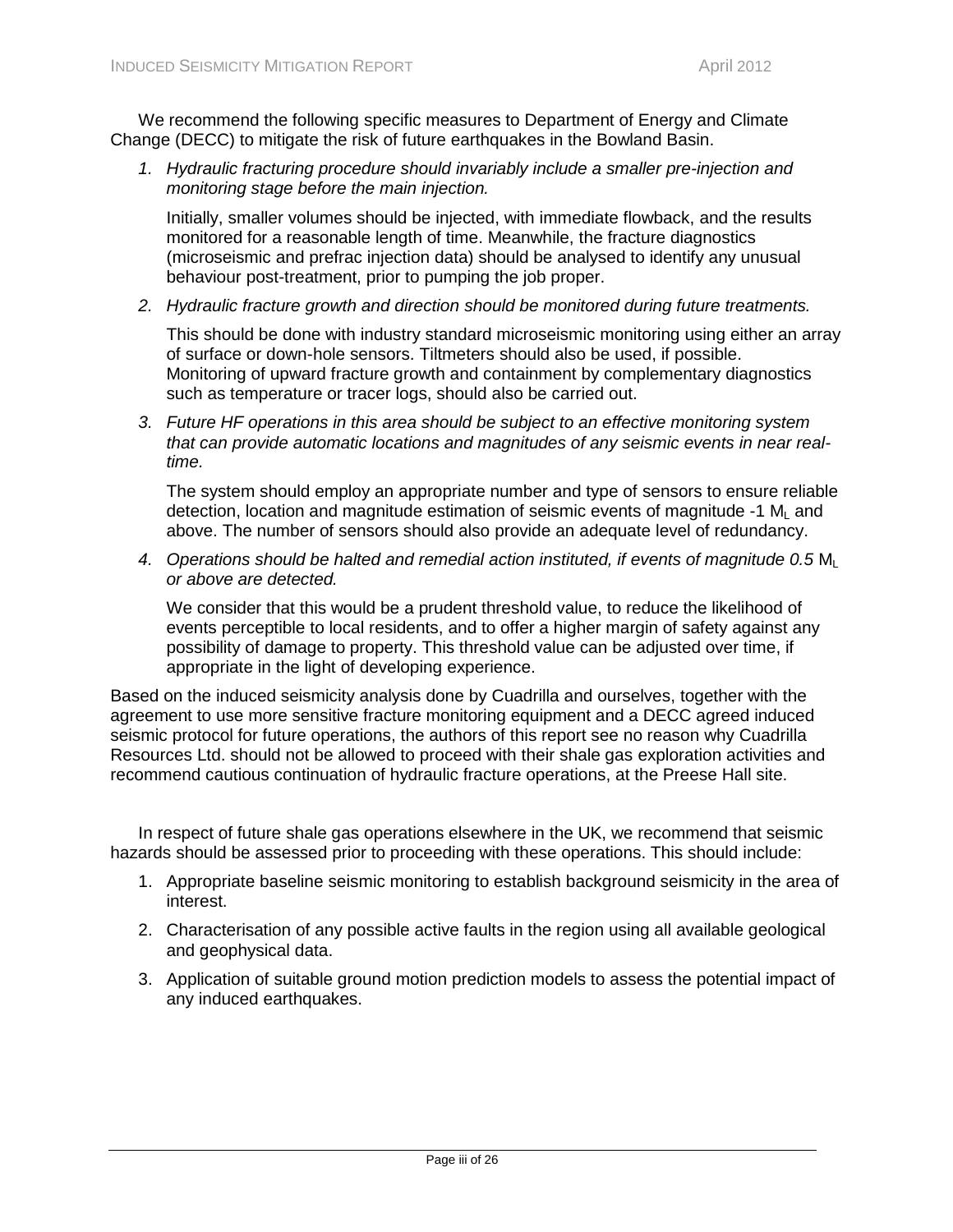### **CONTENTS**

| $\mathbf{1}$   |     |  |  |  |  |  |  |
|----------------|-----|--|--|--|--|--|--|
| $\overline{2}$ |     |  |  |  |  |  |  |
| 3              |     |  |  |  |  |  |  |
| 4              |     |  |  |  |  |  |  |
|                | 4.1 |  |  |  |  |  |  |
|                | 4.2 |  |  |  |  |  |  |
|                | 4.3 |  |  |  |  |  |  |
| 5              |     |  |  |  |  |  |  |
| 6              |     |  |  |  |  |  |  |
| $\overline{7}$ |     |  |  |  |  |  |  |
|                |     |  |  |  |  |  |  |
|                |     |  |  |  |  |  |  |
|                |     |  |  |  |  |  |  |

#### LIST OF FIGURES & TABLES

| Figure 1: Graphs showing a) variations of analysed parameters with depth and b) overlain prefrac surface treating   |  |
|---------------------------------------------------------------------------------------------------------------------|--|
|                                                                                                                     |  |
|                                                                                                                     |  |
|                                                                                                                     |  |
|                                                                                                                     |  |
| Figure 6: Eagle Ford shale measured fracture heights compared to aquifer depths (copyright SPE)  18                 |  |
|                                                                                                                     |  |
|                                                                                                                     |  |
| Figure 9: Stratigraphy summary with confinement and containment layers highlighted (Figure 37 Synthesis Report). 21 |  |

#### *DISCLAIMER*

This report has been prepared solely to advise DECC and should not be relied upon or distributed to any other party. Moreover, the authors do not accept liability for any<br>Consequential Loss arising from the use of this rep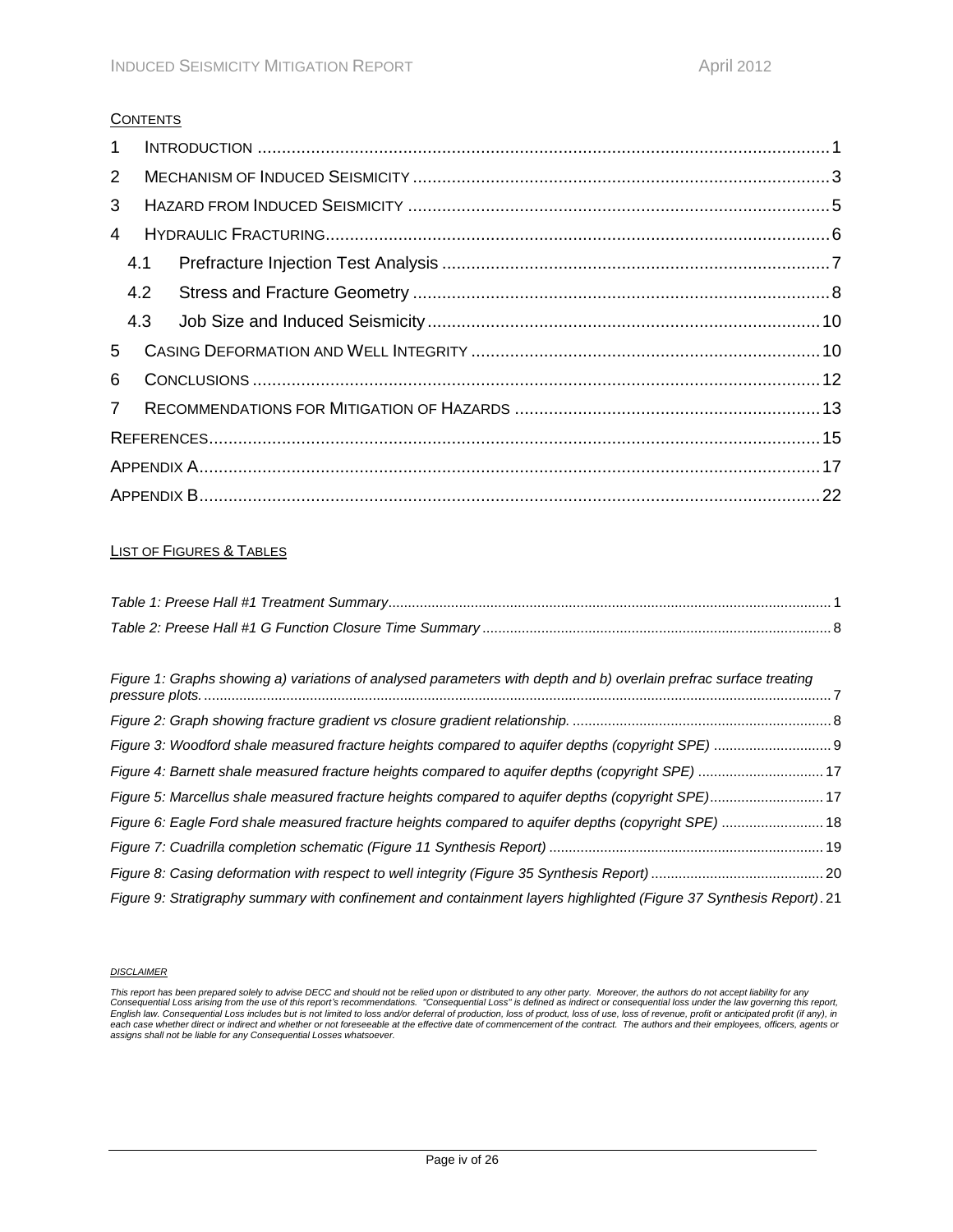# <span id="page-4-0"></span>1 INTRODUCTION

On 1 April and 27 May 2011, two earthquakes with magnitudes 2.3 M<sub>L</sub> and 1.5 M<sub>L</sub> were detected in the Blackpool area. These earthquakes were immediately suspected to be linked to hydraulic fracture injections at the Preese Hall well 1 (PH1), operated by Cuadrilla Resources Ltd. This well was hydraulically fractured during exploration of a shale gas reservoir in the Bowland basin. As a result of the earthquakes, operations were suspended at PH1 and Cuadrilla Resources Ltd commissioned a number of studies (Eisner *et al.*, 2011; Harper, 2011; GMI, 2011; de Pater and Pellicer, 2011 and Baisch and Voros, 2011) into the relationship between the earthquakes and their operations. An overall summary or synthesis of the findings was also published (de Pater and Baisch 2011).

In total, six hydraulic fracture treatments were carried out at different depths (Table 1). Seismicity was observed both during and after stages 2, 4 and 5. The largest magnitude event was 2.3  $M<sub>L</sub>$  and occurred approximately 10 hours after shut-in, following the stage 2 treatment. (The magnitude 1.5  $M<sub>1</sub>$  event on 27 May was approximately the same period of time after stage 4.) These events were found to be located in close vicinity to the point of injection and the signature of the events suggests that they all had similar locations and mechanisms.

Well-bore deformation was also observed following the first event in April, after stage 2. A caliper log run on 4 April showed that the extent of the deformation was greater than 0.5 inches over a depth range between 8480-8640ft MD.

<span id="page-4-1"></span>

|                | <b>Description</b> | Date                 | <b>Perforations</b>         |                                                                           |               |      |                      |                          |                |          |                                      |         |     |
|----------------|--------------------|----------------------|-----------------------------|---------------------------------------------------------------------------|---------------|------|----------------------|--------------------------|----------------|----------|--------------------------------------|---------|-----|
| <b>Stage</b>   |                    |                      | <b>Depth</b>                |                                                                           |               |      | <b>Length Number</b> | <b>Slickwater Volume</b> |                | Proppant |                                      |         |     |
|                |                    |                      | <b>Top</b>                  | <b>Bottom</b>                                                             |               |      |                      |                          |                |          |                                      |         |     |
|                |                    |                      | $ftMD_{RKB}$                | $f$ t MD $_{RKB}$                                                         | ft $TVD_{SS}$ | $ft$ |                      | Gallons US               | m <sup>3</sup> | bbls US  | $l$ bm                               | mton    |     |
| 1              | <b>DFIT</b>        | <b>26 March 2011</b> | 8.841                       | 8.850                                                                     |               | 9    | 27                   | 34.314                   | 130            | 817      |                                      |         |     |
|                | Job                | <b>28 March 2011</b> | 8.841                       | 8.949                                                                     | 8,730         | 36   | 108                  | 485,856                  | 1.839          | 11,568   | 226,240                              | 101     |     |
| $\overline{2}$ | <b>DFIT</b>        | <b>30 March 2011</b> | 8,700                       | 8,759                                                                     | 8,583         | 27   | 81                   | 24,780                   | 94             | 590      |                                      |         |     |
|                | Job                | <b>31 March 2011</b> |                             |                                                                           |               |      |                      | 593,040                  | 2,245          | 14,120   | 262,080                              | 117     |     |
|                |                    | 01 April 2011        | Magnitude 2.3 seismic event |                                                                           |               |      |                      |                          |                |          |                                      |         |     |
|                |                    | 04 April 2011        |                             | Deformed casing confirmed with caliper 8480-8640ft MD (just below zone 3) |               |      |                      |                          |                |          |                                      |         |     |
| 3              | <b>DFIT</b>        | <b>08 April 2011</b> | 8,420                       | 8.489                                                                     | 8,340         | 27   | 81                   | 10,668                   | 40             | 254      |                                      |         |     |
|                | Job                | 09 April 2011        |                             |                                                                           |               |      |                      |                          |                |          |                                      | 200.634 | 759 |
| 4              | <b>DFIT</b>        | 25 May 2011          | 8,020                       | 8,259                                                                     | 8,052         | 27   | 81                   | 21,084                   | 80             | 502      |                                      |         |     |
|                | Job                | 26 May 2011          |                             |                                                                           |               |      |                      |                          | 423,696        | 1,604    | 10,088                               | 183,680 | 82  |
|                |                    | 27 May 2011          | Magnitude 1.5 seismic event |                                                                           |               |      |                      |                          |                |          |                                      |         |     |
| 5              | <b>DFIT</b>        | 27 May 2011          | 7,970                       | 7.819                                                                     | 7,823         | 27   | 81                   | 11,760                   | 45             | 280      |                                      |         |     |
|                | Job                | 27 May 2011          |                             |                                                                           |               |      |                      | 402,780                  | 1,525          | 9,590    | 248,640                              | 111     |     |
| 6              | <b>DFIT</b>        | 31 May 2011          | 7,670                       | 7,789                                                                     | 7,666         | 27   | 81                   | 10,290                   | 39             | 245      |                                      |         |     |
|                |                    |                      |                             |                                                                           |               |      |                      |                          |                |          |                                      |         |     |
| <b>TOTALS</b>  |                    |                      |                             |                                                                           |               |      | 513                  |                          |                |          | 2.218.902 8.399 52.831 1.037.120 463 |         |     |

*Table 1: Preese Hall #1 Treatment Summary*

Data from the British Geological Survey (BGS) regional seismic monitoring network, along with data from two temporary stations installed close to Preese Hall by BGS and Keele University after the first event, were used to determine locations, magnitudes and mechanisms of the seismic events (Eisner *et al*., 2011). A total of 50 seismic events in the magnitude range -2 to 2.3 M<sub>i</sub> were detected in the period 31 March to 27 May 2011.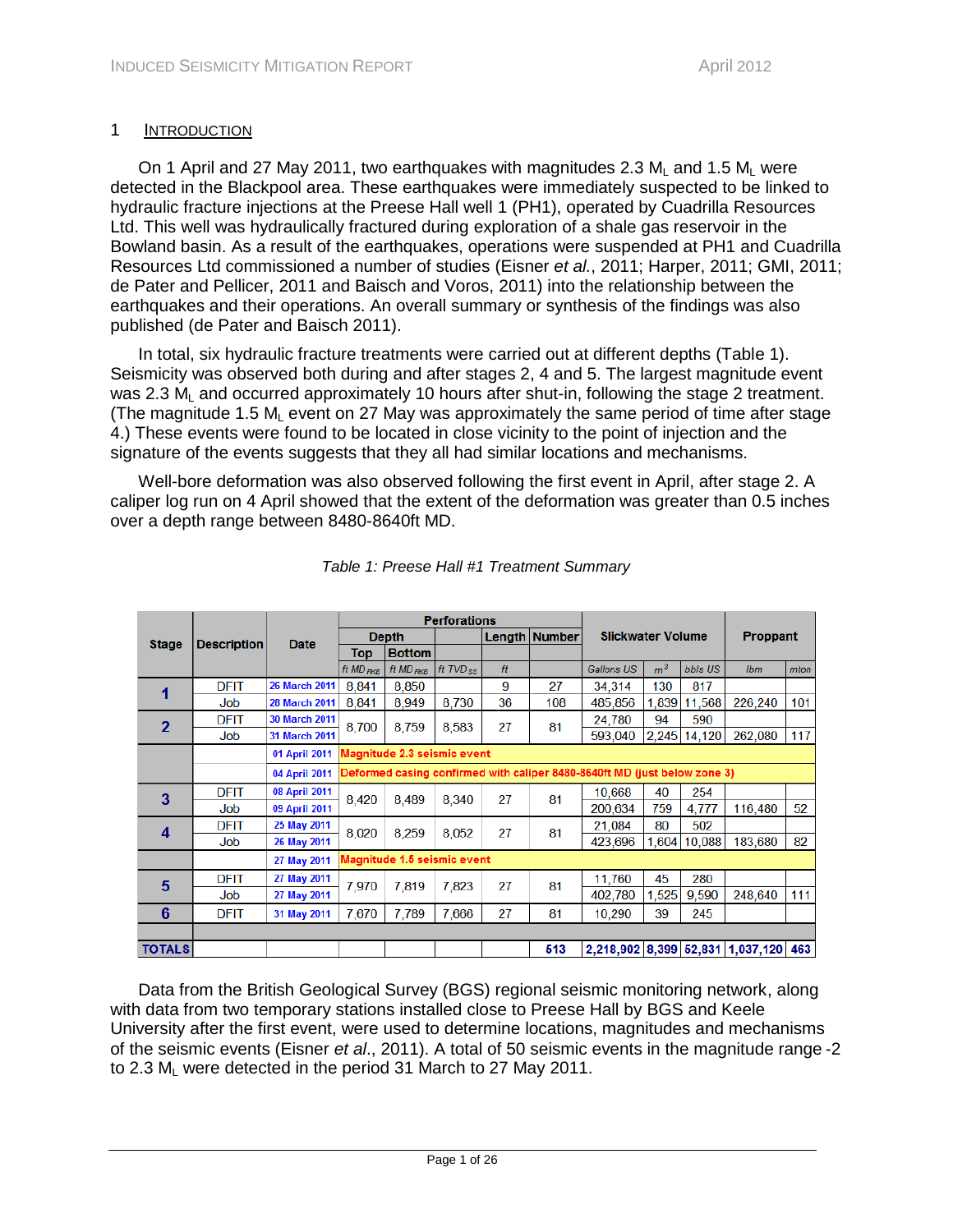Laboratory measurements of core samples, including uniaxial and triaxial testing, along with down-hole measurements, were used to determine elastic rock properties, rock strength and bedding plane strength (Harper, 2011). The laboratory measurements of rock strength were also used, along with density and image logs and minifrac data, to determine the magnitude of the minimum, maximum and vertical stresses and pore-pressure as a function of depth in the Preese Hall well (GMI, 2011). These results were used to develop a detailed geomechanical model of the reservoir (Harper 2011; GMI, 2011), Surface pressure matching from the fracture treatments was also used to estimate fracture size and geometry using a hydraulic fracture simulator (de Pater and Pellicier, 2011).

A simplified model consisting of a single fault plane was used to numerically simulate the geomechanical processes in the reservoir during the fracture treatments using a 3-D finite element model (Baisch and Voros, 2011). Simulated seismicity was compared with the observations and this method was also used to estimate the maximum expected magnitude for a similar fracture treatment. A critical magnitude for damaging ground motions was estimated, using the German DIN4150 standard, and a simple relationship for ground motions as a function of magnitude and distance (Baisch and Voros, 2011).

These studies examine seismological and geomechanical aspects of the seismicity in relation to the hydraulic fracture treatments, along with detailed background material on the regional geology and rock physics. They also estimate future seismic hazard and provide some recommendations for future operations and mitigation of seismic risk.

The key findings of their studies are as follows:

- 1. The earthquake activity was caused by direct fluid injection into an adjacent fault zone during the treatments. The fluid injection reduced the normal stress on the fault, causing it to fail repeatedly in a series of small earthquakes. The fault location is yet to be identified.
- 2. The Bowland Shale is a heterogeneous, relatively impermeable, stiff and brittle rock.
- 3. Bedding is pronounced throughout the reservoir and the structural dip of the bedding is variable and high. The bedding planes have low shear strength and show signs of previous slip.
- 4. Stresses are anisotropic and the in-situ stress regime is strike-slip. The difference between the maximum and minimum horizontal stresses is high and the orientation of maximum horizontal stress agrees with the regional stress orientation.
- 5. The maximum likely magnitude resulting from a similar treatment is estimated as 3.0  $M<sub>l</sub>$ . An event of this size is not expected to present a significant hazard.
- 6. There is a very low probability of other earthquakes during future treatments of other wells.
- 7. The injected volume and flow-back timing are an important controlling factor in the level of seismicity, as evidenced from the lack of seismicity during and after stage 3.
- 8. The potential for upward fluid migration is considered low. In the worst case, fluid could migrate along the fault plane, but this would be limited due to the presence of impermeable formations above the Bowland shale.
- 9. Though some casing collapse was found in the lower reservoir section, well integrity has not been compromised.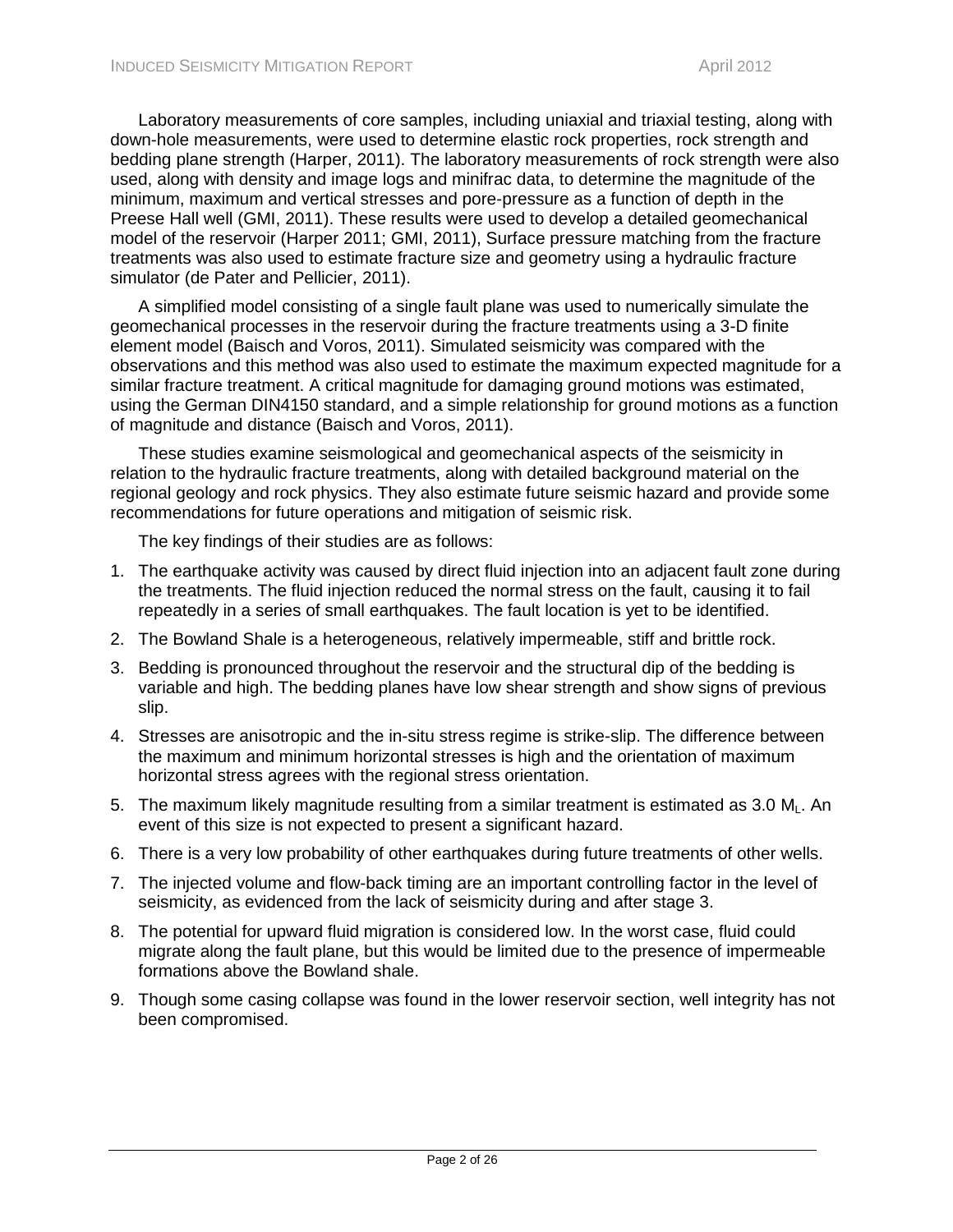For future operations, they recommend

- a) A conservative estimate of the minimum size of earthquake that could cause damage is 2.6  $M<sub>L</sub>$ , based on German standards. This should be the maximum allowable limit for seismic activity.
- b) Seismicity can be mitigated by modifying job procedure, principally by reducing injected volume and rapid flow back.
- c) Seismicity can be mitigated by deploying a real-time seismic monitoring "traffic light" system, to take action when observed seismicity reaches certain levels.

The authors of the present report were asked by DECC to provide advice on the reports commissioned by Cuadrilla (Eisner *et al.*, 2011; Harper, 2011; GMI, 2011; de Pater and Pellicer, 2011 and Baisch and Voros, 2011) and advise on what additional information was deemed necessary in order to allow this independent technical review of the final reports to be as comprehensive as possible. We were also asked to provide general recommendations for future operational good practices, to mitigate seismic risk, if future hydraulic fracture treatments are to be permitted in this area.

It has to be noted that given the sparse nature of the available seismic data for detailed analysis, the work commissioned by Cuadrilla can only address the major questions and provide some useful insights into the relationship between operations and seismic activity.

Overall, we generally agree with the main conclusions about the nature and mechanism of the seismic activity, although we have the following concerns:

- The stated low probability of future earthquakes during future treatments. There is not enough data to justify from a simple statistical analysis of potential realizations of the geomechanical situation that there is a low probability of encountering a similarly unique scenario in any future wells.
- The potential for upward fluid migration seems overstated, based on microseismic shale gas data from the main US plays. Further analysis in this report seems to indicate that fracture containment was good, with little vertical height growth. However, it is difficult to reach any concrete conclusions without confirmatory information from fracture diagnostics.

We conclude that an effective mitigation strategy is a necessary pre-requisite for commencing operations and offer in section 7 below our own recommendations for future operational best practice and monitoring.

#### <span id="page-6-0"></span>2 MECHANISM OF INDUCED SEISMICITY

The aim of hydraulic fracturing is to improve fluid flow in an otherwise impermeable volume of rock, previously considered as source rock for more conventional (higher permeability) reservoirs. Stimulation is carried out to enhance well production, and is achieved by injecting fluid at a sufficient pressure to cause tensile failure (cracking of the rock) and develop a network of connected fractures to increase permeability and provide conduits for gas flow from the strata. Hydraulic-fracture induced micro-seismicity has been widely used in the oil and gas industry over the past decade to image fracture networks and estimate the orientation and size of a stimulated volume (Rutledge and Phillips, 2003). The dominant mechanism for creation of the microseismic events is shear slippage, induced by increased pore pressures along pre-existing fractures (Pearson, 1981).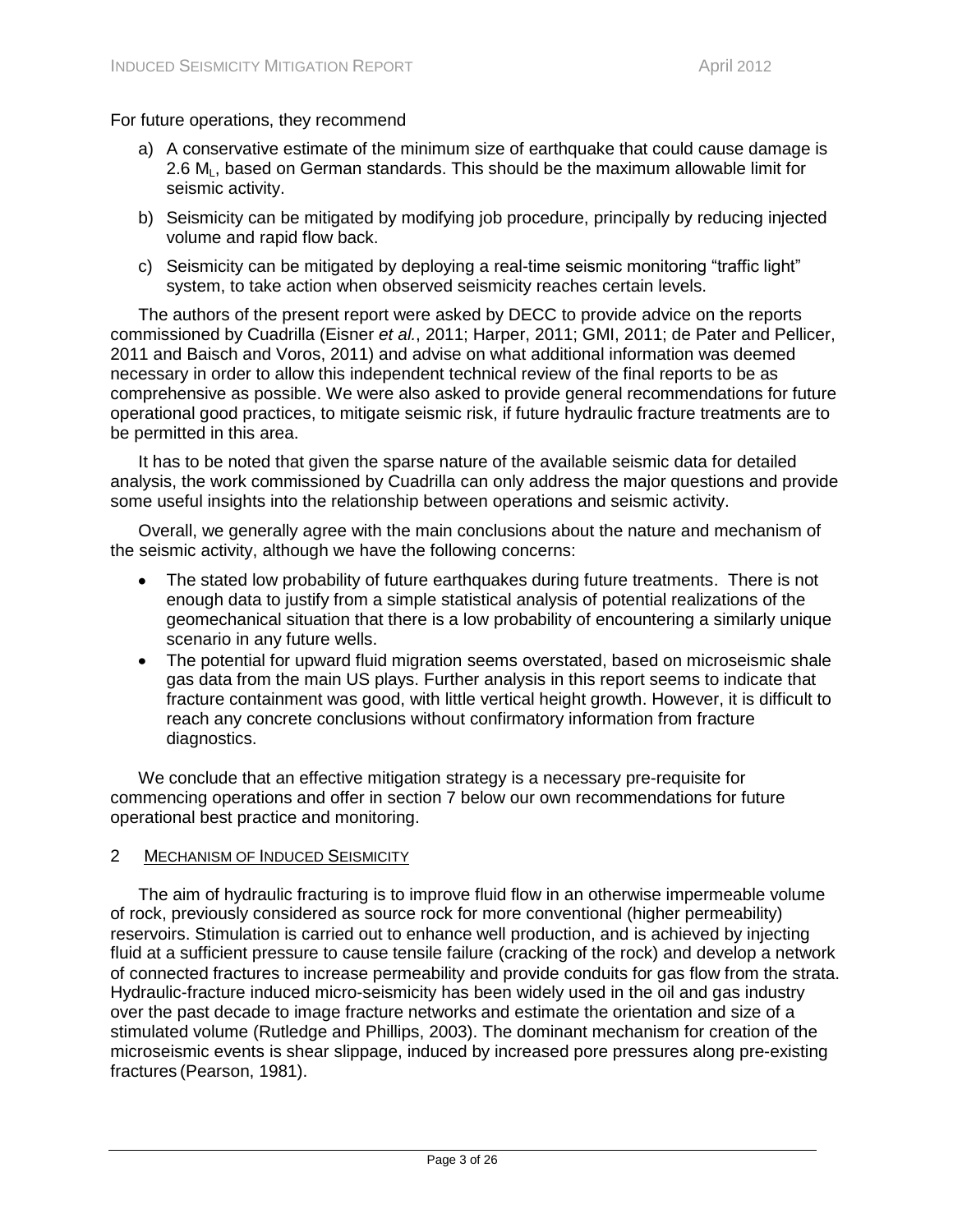We agree with the conclusion that the observed seismicity at Preese Hall was induced by the hydraulic fracture treatments. The detection and analysis of the seismic events (Eisner *et al.*, 2011) is comprehensive and, despite the sparse data, it is clear that the events are located close to the point of injection and the timing clearly corresponds to the treatment schedule. We also agree that the similarity of seismic events suggests a highly repeatable source, i.e., a fault that failed repeatedly resulting in a number of small earthquakes. There appear to be two possible scenarios: (1) the fault intersected the well-bore and fluid was directly injected into the fault during the treatment; (2) the fault may be at a distance of up to a few hundred metres from the well-bore, but that fluid was able to flow into the fault through bedding planes in the reservoir that opened during stimulation as a result of the high pressures. There is little evidence for the former from any of the existing data, although this scenario is used in the numerical modelling. There is evidence both for bedding planes opening and for previous slip on the bedding planes (Harper, 2011). Consequently, this seems to be the more probable mechanism.

In two of the hydraulic fracture treatments, in zones 2 and 4, the largest earthquakes occurred approximately ten hours after the start of injection, while the well was shut-in under high pressure. These events were preceded by smaller events, which started immediately after injection, the largest of which was a magnitude  $1.4 M<sub>l</sub>$  event on 31 March. The numerical simulations of the seismicity (Baisch and Voros, 2011) capture this to some extent, but there is a discrepancy between the observed and modelled magnitude distributions, with considerably fewer smaller events observed, leading to a low B-value (Gutenberg and Richter, 1944). Interestingly, there are also very few events observed after the largest events in stages 2 and 4, which again are not apparent in the numerical simulations. This low B-value is unusual and is not fully explained, since induced earthquakes typically display higher than average B-values (Dorbarth, 2009). The catalogue is considered complete for magnitudes  $\geq 0.4$  M<sub>L</sub> (Eisner *et al.*, 2011), which suggests that this is a real feature of the data rather than a detection issue, though it is possible that small events with a different mechanism (e.g. tensile failure) could remain undetected because of the design of the detection algorithm.

No seismicity was observed during stages 1 and 3, and only very weak seismicity occurred during stage 5. The lack of seismicity in stage 3 can be attributed to the smaller pumped volume and aggressive flow back. The pumped volume in stage 5 was similar to stages 2 and 4, but there was also flow back, which could explain the lack of larger events. However, the character of the small events is similar to the events in stages 2 and 4, which suggests that they also resulted from motion on the same fault and that fluid was injected into the fault.

The source mechanism obtained from the seismic data shows left-lateral strike-slip motion on a fault that strikes 50 $\degree$  from north and dips 70 $\degree$  from horizontal. Although the mechanism is poorly constrained by the sparse data, we agree that this is plausible, given that it is consistent with well breakout and other deformation results as well as with the regional stress orientation. Such a mechanism further confirms that the event was caused by shear-slip on an existing fault, i.e. the event was caused by the release of energy stored at a critically stressed fault, rather than tensile failure during opening of a hydraulic fracture.

Although we agree with the inference that the events are attributable to the existence of an adjacent fault, we note that the causative fault has not actually been identified, and more generally that there is only a limited understanding of the fault systems in the basin. Although some large scale structures have been mapped, earthquakes in the magnitude range 2 to 3  $M<sub>1</sub>$ require only relatively small rupture areas, and so can occur on small faults. The strength of an earthquake is related to the area of the rupture and the amount of slip on the rupture. A magnitude 2.3  $M<sub>1</sub>$  earthquake might require slip of up to 1 cm on a minimum rupture area of 10,000 m<sup>2</sup>. There might be other comparable faults at reservoir depths throughout the basin,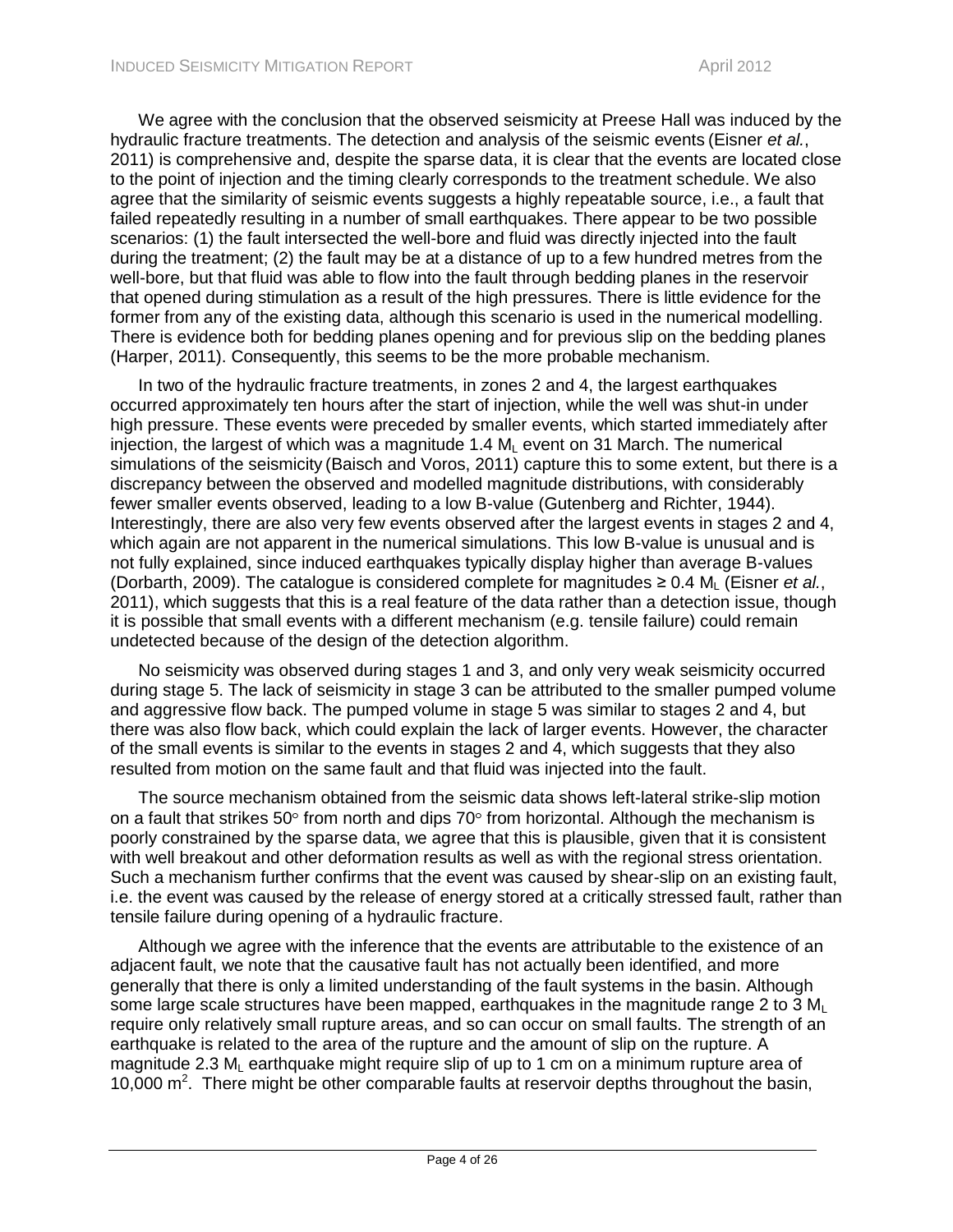given the tectonic history. A comprehensive 3-D seismic survey might better improve understanding of the nature and orientation of fault systems in the basin.

#### <span id="page-8-0"></span>3 HAZARD FROM INDUCED SEISMICITY

It is relatively well-known that anthropogenic activity can result in man-made or "induced" earthquakes. Although such events are generally small in comparison to natural earthquakes, they are often perceptible at the surface and some have been quite large. Underground mining, deep artificial water reservoirs, oil and gas extraction, geothermal power generation and waste disposal have all resulted in cases of induced seismicity. There are numerous examples of induced earthquakes in hydrocarbon fields related to oil and gas production (Suckale, 2010). For example, in 2001 a magnitude 4.1  $M_w$  earthquake occurred in the Ekofisk field in the central North Sea (Ottemoller *et al.*, 2005). The earthquake was thought to be related to the pressure maintenance injection of around 1.9x10 $^6$  m<sup>3</sup> of water. Induced earthquakes with magnitudes as large as 3.5 M<sub>u</sub> are well documented in Enhanced Geothermal Systems (EGS) (Majer *et al.*, 2007), where the injected volumes may be much larger than in hydrocarbon fields and the reservoir rocks are much stronger. In general, the number of fluid injection induced earthquakes above a given magnitude will increase approximately proportionally to the injected fluid volume (Shapiro, 2003 and 2010).

Magnitudes of the induced earthquakes during hydraulic fracture stimulation in hydrocarbon fields such as the Barnett Shale (Maxwell *et al.*, 2006) and the Cotton Valley (Holland, 2011) are typically less than 1  $M<sub>L</sub>$ , which means that these events are not detected, unless a local monitoring network is in place. These stimulations typically involve fluid volumes much greater than those used at Preese Hall. This would suggest that the earthquake activity observed at Preese Hall is unique. However, we note that both the tectonic history and the present-day stress regime in the British Isles may be rather different to many of these areas of exploration and production. Also, it should be noted that many US shale gas plays are in relatively remote locations, with no monitoring networks in place. It is only recently, after the events at Preese Hall, that evidence has come to light (Holland, October 2011) which suggests that hydraulic fracturing induced seismicity may be a potential issue for other reservoirs. There are also examples of seismicity induced by fluid disposal in deeper wells (e.g. Frohlich *et al.*, 2011).

Cuadrilla's consultants conclude that the probability of further earthquakes during future treatments is low because it depends on three factors: (1) a critically stressed fault; (2) that the fault can store enough fluid to allow it to fail over a significant area; and, (3) the fault is brittle and can fail seismically. However, we believe it is not possible to state categorically that no further earthquakes will be experienced given a similar treatment in a nearby well. There is no evidence to suggest that the causative fault is unique and knowledge of faulting in the basin is poor, so it is quite possible that there are many such faults throughout the basin. A critical state of stress is widely expected at depth and observed throughout the Earth's crust (Townend and Zoback, 2000) and numerous observations of mining induced earthquakes throughout the UK show that brittle failure can occur at shallow depths (c 1 km) in similar rocks. This means that the probability of further earthquakes, if similar treatments were repeated, may be higher than suggested, though this is difficult to quantify without detailed data to analyse.

The numerical modelling (Baisch and Voros, 2011) of the geomechanical processes during stimulation uses state-of-the-art software; however, we note that the model is necessarily simplistic as a result of data limitations. Although it provides useful insights into parameter dependencies, results such as the maximum magnitude should be treated with some caution. In our opinion, maximum observed magnitudes from coal mining induced seismicity (Bishop *et al.*, 1994 and Redmayne *et al.*, 1998), rather than the maximum magnitudes for tectonic events in the UK (Main *et al.*, 1999), provide a realistic upper limit for shallow injection induced events.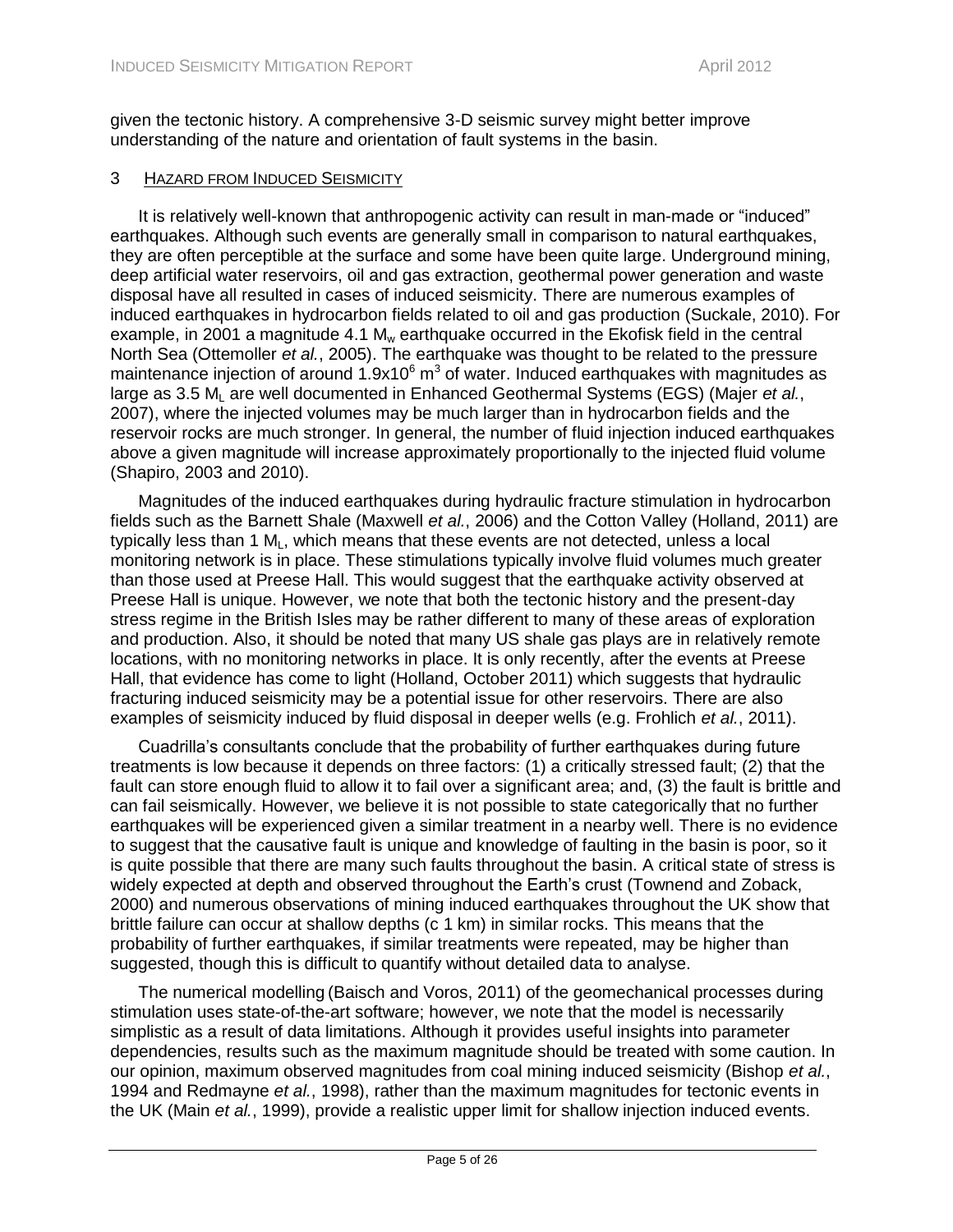Coal-mining events occur in the same Carboniferous geological formations from which shale gas is now being sought, whereas the larger tectonic events tend to nucleate at much greater depths where the Earth's crust is significantly stronger. Magnitudes for mining-induced events typically range from magnitude -3  $M<sub>L</sub>$ , detectable only very close to the source, to events of magnitude greater than 1  $M<sub>L</sub>$ , which are detectable on seismic stations at greater distances. The maximum magnitude at which a statistically significant number of events have been recorded is magnitude  $\sim$ 3 M<sub>L</sub>. We note that although an event of this size at a depth of 3 km is unlikely to cause structural damage, such an event at a shallow depth could be strongly felt at intensities<sup>1</sup> of 4-5 EMS and could cause some alarm to local residents. There are examples of mininginduced earthquakes of similar magnitudes in the UK that caused superficial damage (Westbrook *et al.*, 1980; Redmayne, 1998) including, minor cracks in plaster and harling, however these events occurred at shallower depths. There have been no reports of structural damage from mining-induced earthquakes in the UK in the past forty years.

Cuadrilla's consultants estimate a critical magnitude at which damaging ground motions might occur using the German DIN4150 standard and a simple relationship for ground motions as a function of magnitude and distance proposed (Baisch and Voros, 2011). We consider this estimate to be quite conservative. Structural damage occurring at this magnitude is unlikely, even for a shallow earthquake, although we note that minor superficial damage has been reported for mining induced events as small as 1.7 ML (Redmayne, 1988). Again, we note that such an event is likely to be perceptible to local residents, given that it is larger than the magnitude 2.3  $M<sub>1</sub>$  event on 1 April, particularly by a population who are now aware of the possibility of earthquakes. Structural damage is usually only observed for earthquakes with magnitudes greater than 4 or 5  $M<sub>L</sub>$ , which requires surfaces to slip on faults whose dimensions are several kilometres. In intraplate areas, such as the UK, such events are usually only generated at depths greater than 10 km in basement rocks.

We note that prediction of possible ground motions due to the up-scaling of observed motions from smaller events is problematic (Bommer *et al.*, 2007). In addition, we also note that the observed near field observations of the magnitude 1.5  $M<sub>L</sub>$  earthquake on 27 May are strongly variable at the two closest stations and differ by an order of magnitude. This highlights the variability of ground motions and shows that they can depend on a number of complex factors.

#### <span id="page-9-0"></span>4 HYDRAULIC FRACTURING

The analysis of the actual operations and discussion of the created hydraulic fracture is discussed in detail (de Pater and Pellicer, 2011) and further clarified in the synthesis report (de Pater and Baisch, 2011). The report discusses in detail the job fracture pressure analysis, with only a limited discussion of the prefrac testing analysis. Detailed prefrac test analysis is a necessary prerequisite, in order to properly discuss any subsequent job pressure analysis. However, any detailed discussion also requires diagnostic data to properly calibrate hydraulic fracture simulations, as matching of actual surface treating pressures with predicted values from the simulation is non-unique and can introduce significant error when determining how the created fracture grew (Green *et al.*, 2007). The standard process is to calibrate 3D simulators using all associated diagnostic and production data, as height growth is often overestimated, especially in heterogeneous, highly stressed reservoirs, such as the Bowland Shale.

 $1$  Magnitude is a measure of the energy released in an earthquake, intensity an expression of the perceived effects at the surface. See background note on seismicity.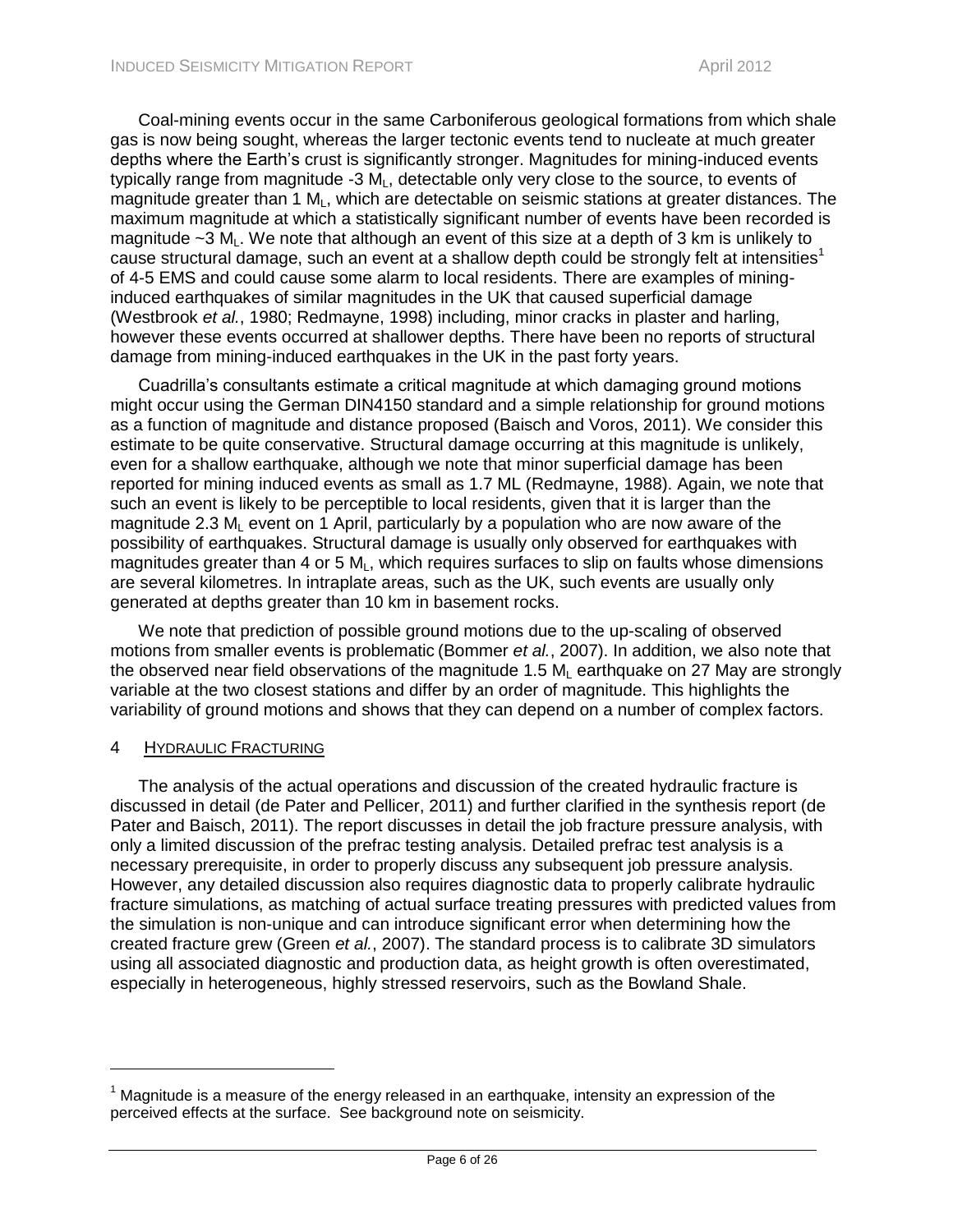# <span id="page-10-0"></span>4.1 Prefracture Injection Test Analysis

A detailed discussion of the prefrac injection test analysis is outside the scope of this report but G Frac Technologies has conducted closure (total minimum stress) analysis, which agrees with the results of de Pater and Pellicer (2011) but differs significantly from that used by Cuadrilla during the job. Incorrectly analysed stress data will lead to a misunderstanding of the in-situ stress and leakoff mechanisms, so that subsequent jobs are incorrectly designed. The calculated in-situ stress from zone 4 data was not analysed in the consultants' report, due to the data being considered not representative. However, we consider that the data was valid and it was therefore analysed as part of this review.

The plots of the treatment variations with depth are shown in Figures 1a) and 1b) and the only obviously exceptional zone is zone 4, as highlighted in Figure 1a. Zone 4 prefrac injection test analysis indicates that the fracture grew into a much lower stress zone and exhibited "fracture height recession" type leak-off characteristics, here probably representing the created fracture being forced into high-stress impermeable layers, which are forced to close first. We interpret this as possibly being at, or very near, to the fault, which is then proposed as a possible explanation of the subsequent immediate seismic events, while injecting into zones 4 and 5.



<span id="page-10-1"></span>*Figure 1: Graphs showing a) variations of analysed parameters with depth and b) overlain prefrac surface treating pressure plots.*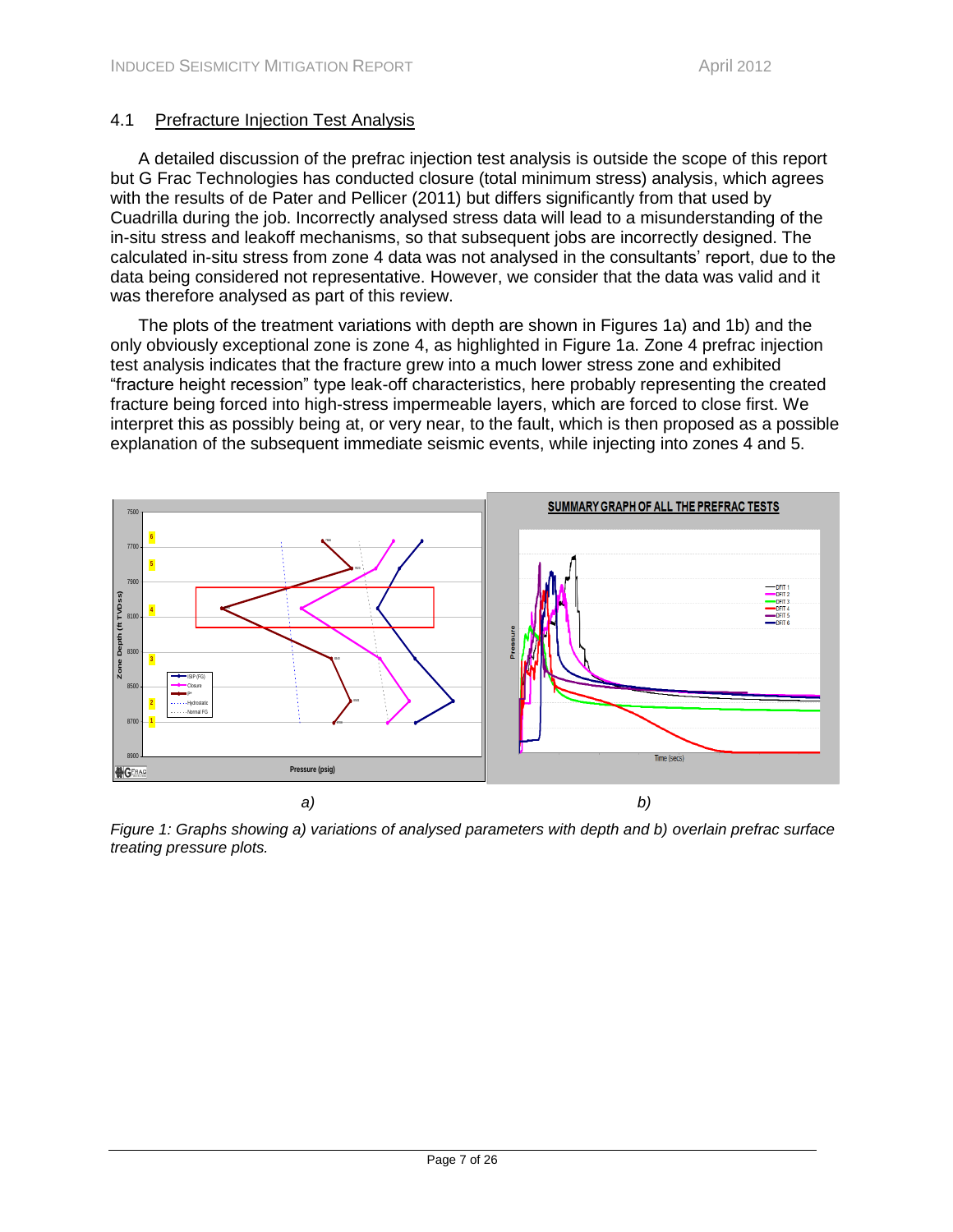

<span id="page-11-2"></span>*Figure 2: Graph showing fracture gradient vs closure gradient relationship.*

Overall, the results indicate distinct and separate behaviours for each zone, interpreted as being representative of good containment of the created fracture growth in each zone. However, we consider that there is little additional useful information that can be concluded about the resultant fracture growth using only the surface job data, given the lack of complementary diagnostics.

#### <span id="page-11-0"></span>4.2 Stress and Fracture Geometry

<span id="page-11-1"></span>The prefrac injection tests indicate that the reservoir is overpressured and that fluid leak-off is unusually high for a shale. As can be seen in Table 2 the analysed time to closure indicates fluid leak-off several orders of magnitude higher than would be expected in most nanoDarcy shale formations, such as the Barnett. The reason for such high leak-off is correctly indicated as probably due to extensive natural fractures, or conductive bedding planes, but it should be noted that it was seen throughout all the lower section (zones 1-3), in particular.

| Table 2: Preese Hall #1 G Function Closure Time Summary |  |  |
|---------------------------------------------------------|--|--|
|---------------------------------------------------------|--|--|

| <b>Stage</b> | $G_{time}$<br><b>Closure</b> |
|--------------|------------------------------|
|              | 0.79                         |
| 2            | 0.64                         |
| 3            | 0.72                         |
|              | 3.29                         |
| 5            | 2.84                         |
| R            | 1 03                         |

Pressure increases were noted during the fracture jobs, which were matched in the consultant's simulator analyses by use of increased containment (de Pater, 2011). Whilst this may be one solution, increasing pressure has also been noted as an indicator of increasing fracture complexity (Cipolla *et al.*, 2009). The non-uniqueness of possible solutions further reinforces the need for a calibrating diagnostics (Barree *et al.*, 2007), such as microseismic monitoring, for future treatments.

There is also a confusing general discussion in their report of created hydraulic fracture growth in relation to bi-wing fractures and fracture networks, but as also indicated in their report, bi-wing fractures rarely occur in unconventional reservoirs, where complex, asymmetric growth is common. However, as stated, once the created fracture is propagating it is believed that most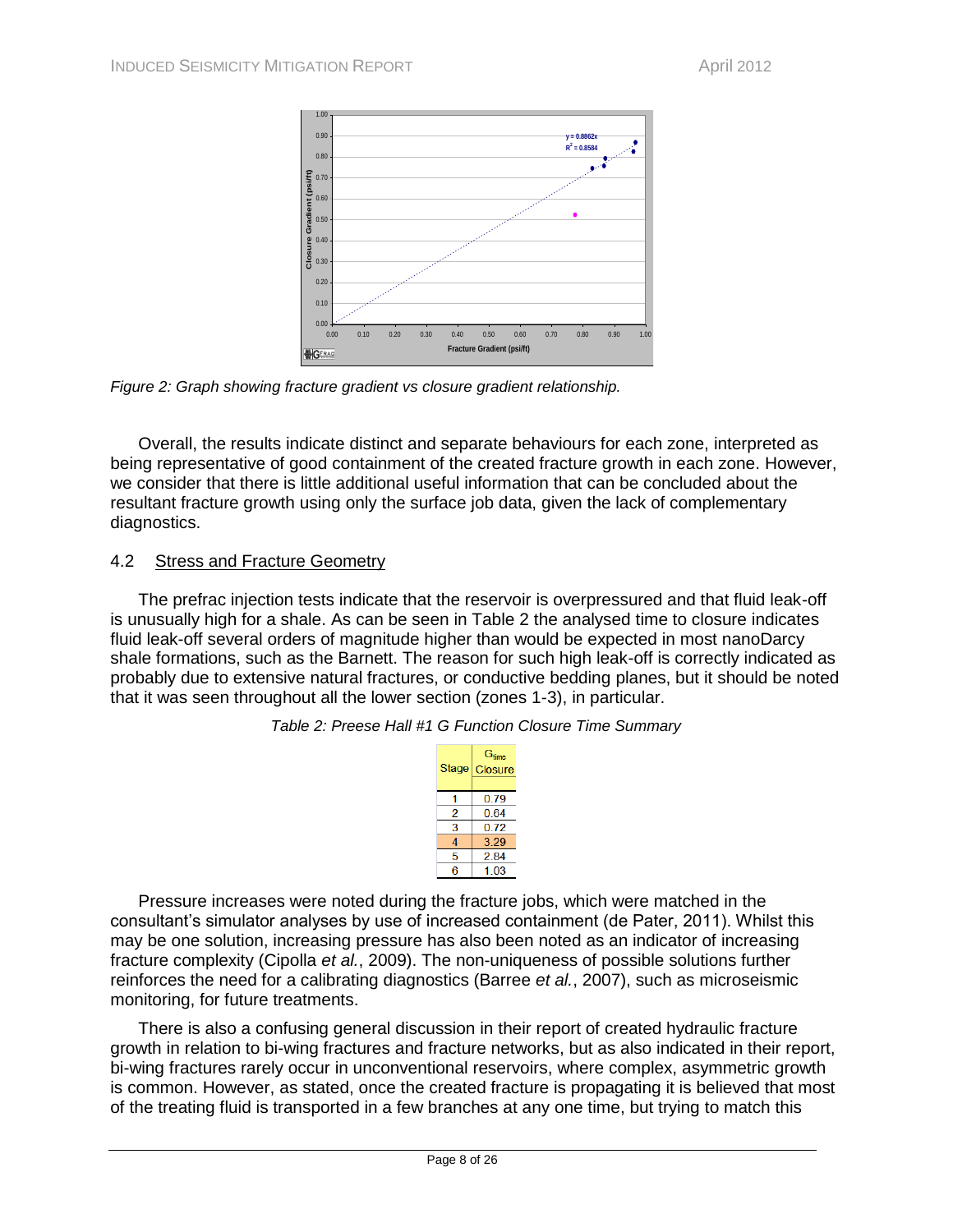using "multiple fracture" simulations is of little use when there is no diagnostic data to constrain the model. At depth, fractures normally grow largely vertically, until about 4000ft TVD, at which point the fracture complexity (ratio of horizontal to vertical fracture volume distribution) begins to increase steadily. However, in strike-slip stress regimes where the overburden lithostatic pressure may be the source of the intermediate stress, horizontal fracture growth can result. This would mean that fractures created have both vertical and horizontal components i.e. T-shape type geometry, which can cause tortuosity and pinching effects, limiting upward growth. Similarly, horizontal components reduce the amount of fluid available for vertical fracture growth. The prefrac injection test leak-off behaviour indicates that fractures in several of the zones appear to have grown exclusively along bedding planes, lifting the overburden; such behaviour is also likely to be the explanation of the high hydraulic fracturing fluid returns after the job, also noted in the report. Therefore, we feel that the evidence indicates that more horizontal type growth occurred for the created fractures, which would severely limit any vertical growth component.

One of the major concerns with shale gas developments is answering the question of how the created hydraulic fracture grew, particularly in relation to shallower aquifers. A summary of US microseismic and tiltmeter data in shales has recently been published (Fisher and Warpinski, 2011) based on treatments carried out in the Barnett, Woodford, Marcellus and Eagle Ford shales. This work is of particular interest as it summarises how the fractures grew with respect to the overlying aquifers. Overall, the data indicate that in general for deeper shales (here classified as  $>4000$ ft TVD<sub>ss</sub>), the created hydraulic fractures remain well confined to the target interval, even in the presence of faults, (see Figure 3 and also Figures 4-6).



<span id="page-12-0"></span>*Figure 3: Woodford shale measured fracture heights compared to aquifer depths (copyright SPE)*

Overall, the US data indicates that faults do not provide a mechanism whereby created fractures are able to propagate significantly upwards, towards the surface. The presence of faults is generally indicated by large upward and downward growth spikes, but overall vertical growth is still limited to several hundreds of feet. The Woodford shale is probably the best analogue for the Bowland shale, as it also has a very complex geology which also includes faulting and highly dipping or overturned bedding planes. However, interpretation of the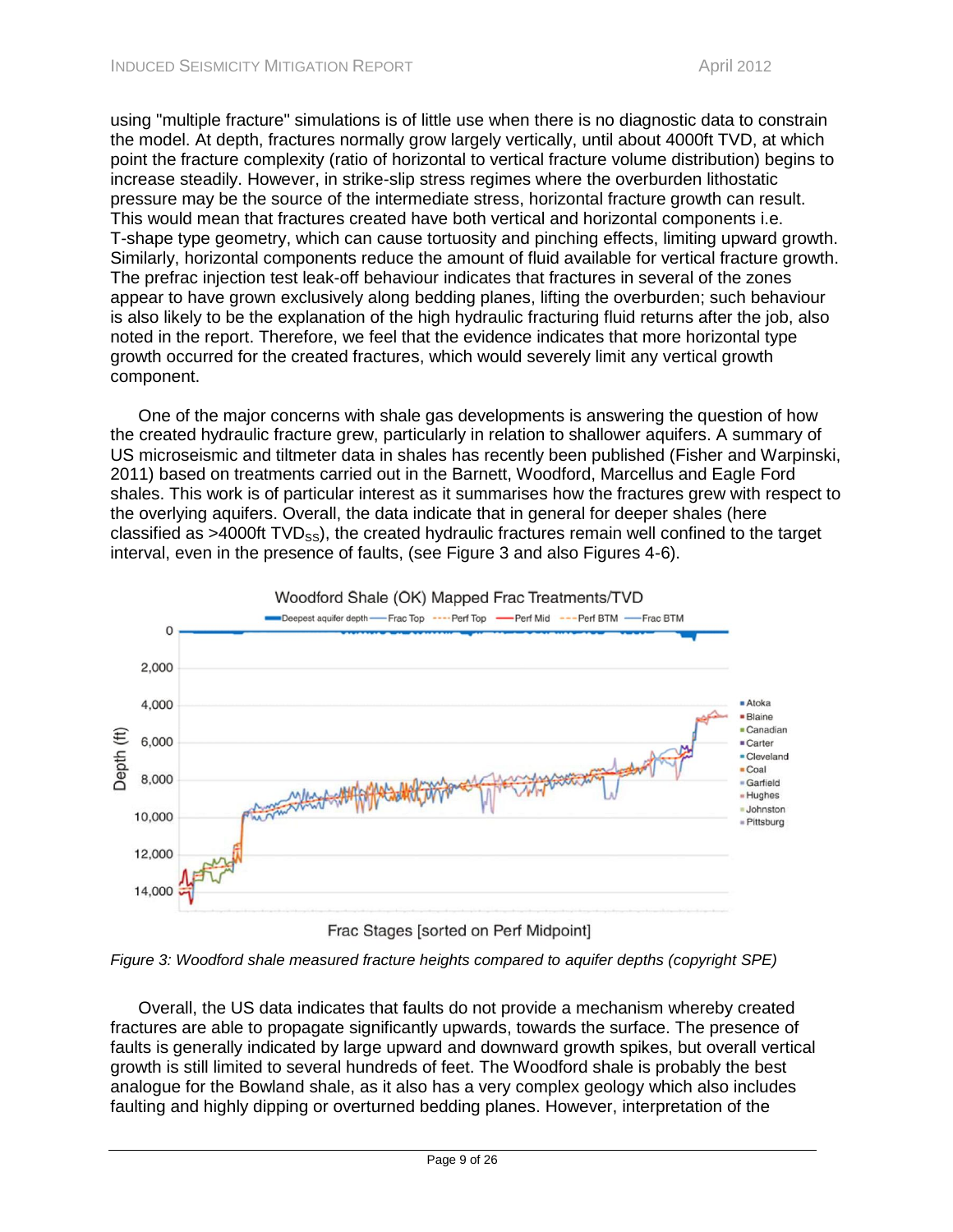Woodford, in common with the Barnett, shows that created hydraulic fracture heights are well contained and separated from the local aquifers by at least several thousand feet. (In US regulatory practice, the focus would be on protection of aquifers used, or potentially usable, for drinking water supplies. It is our understanding that in the UK, the Environment Agency would aim to secure appropriate protection of all groundwater.)

Theoretically, upward growth is limited by calculations of the necessary volumes (volumetrics) but especially by what are termed "composite layering effects" (Veatch, 1983; Daneshy, 1978; Warpinski *et al.*, 1982 and Miksimins and Barree, 2003). These effects, together with the fact that a very low viscosity fluid is used for shale gas treatments, means that normally, height growth is very limited. In shale gas reservoirs it is difficult to replicate the growth and containment actually observed using microseismic monitoring, even using 3D hydraulic fracture simulators (see Figure A6 of the synthesis report for an overview of the containment stratigraphy).

# <span id="page-13-0"></span>4.3 Job Size and Induced Seismicity

There is a strong indication from the data in the consultants' reports that the strength of a seismic event is linked to the amount of fluid injected. This inference is consistent with the mechanism considered to be the most likely cause of most induced earthquakes, where the induced pore pressure reduces the effective stress and faults weaken, or are lubricated to move (Hubbert and Rubey, 1959). The size, rate and type of induced seismicity would therefore be dependent on:

- 1) Rate and amount of fluid injected
- 2) Orientation of the stress field relative to the pore pressure increase
- 3) Extent of the fault system
- 4) Deviatoric stress field in the subsurface

It is very difficult to predict what will happen in highly stressed reservoirs once hydraulic fracturing operations occur, especially where there are no local analogous fields for comparison, or historical data to analyse. Therefore, the standard procedure is to conduct small hydraulic fracturing operations, analyse the data, and if abnormalities are seen, suspend operations and determine a suitable protocol to mitigate any future risks.

Based on the above discussion it is considered necessary for future hydraulic fracturing operations in this basin, or elsewhere, to routinely perform smaller prefrac tests before the main treatment injection. A reasonable period of time (12-24 hours) should also be allowed to elapse after the injection, to be sure that no seismic activity occurs as the fluid diffuses away from the wellbore. The monitored results should be fully considered, to allow determination of not only reservoir parameters, but also the in-situ stress, before the design of the main injection operation is finalised. We consider that this should be standard practice, at least until more data are collected and a more thorough analysis undertaken.

# <span id="page-13-1"></span>5 CASING DEFORMATION AND WELL INTEGRITY

In general, wells are recommended to be constructed to Oil and Gas UK guidelines and API standards (refs 33 and 34) and, if necessary, problem zones isolated behind pipe, before drilling the next section. Cuadrilla has constructed the PH1 well in a way that complies with the API standards (see Appendix A Figure 7) and the integrity of the upper completion, as expected, indicated no problems from the two small seismic events that occurred. It should be noted that as a precaution to reservoir problems Cuadrilla did use an intermediate casing, the purpose of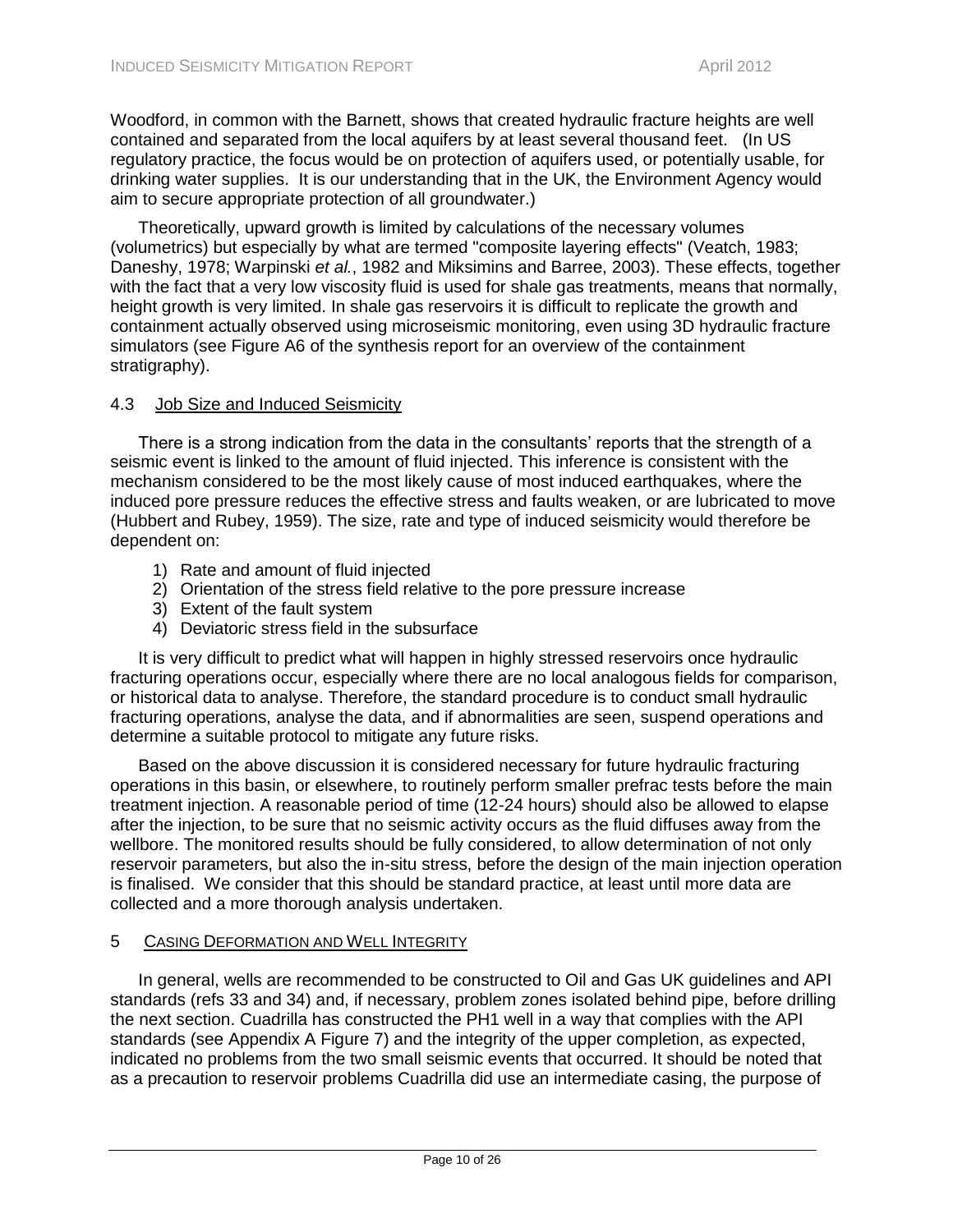which is to isolate subsurface formations that may cause borehole instability or to offer protection from abnormally pressured, subsurface formations.

Production casing deformation is common in wells in highly stressed reservoirs and there are three main forms of well damage that have been observed:

- 1) Horizontal shear at weak lithology interfaces during reservoir compaction.
- 2) Horizontal shear at the top of a production or injection interval, due to temperature or pressure volume changes.
- 3) Casing buckling and shear within the producing interval due to axial buckling, when lateral constraints are removed or due to shearing at a lithological interface.

Once wellbore deformation is observed, a detailed analysis is required in order to use the correct mitigating strategy, which may include either strengthening the casing, or alternatively, allowing more room for greater compliance between the casing and formation.

The fact that the casing deformation was discovered on  $4<sup>th</sup>$  April, after the initial seismic event on 1<sup>st</sup> April, indicates that it is clearly related to the event, which caused rock shear due to the changes in pressure and stress. Rock mass shear, or sideways movement, tends to be concentrated in planes and occurs as a relative lateral displacement across a feature such as a bedding plane, joint or fault. However, little more can be said about this event, due to the lack of available data on the fault or detailed ultrasonic log data taken in the well after the event.

However, this occurred in the lower section of the reservoir productive zone and subsequent prefrac injection test analysis did not indicate any communication problems between zones, such as cumulative stress or high tortuosity. Such indicators are what might usually be expected as indicators of containment issues due to poor cement. Therefore, well integrity was not considered a risk given the proven integrity of the upper completion, confirmed by surface gas measurements and annular pressure readings (see Figure 8). These tests demonstrate that the integrity of the casing, and the cement, in the upper completion has not been compromised.

It is also worth noting that though it is standard to use production casing run to total depth and cemented in place, some US shales, such as the Barnett, now use horizontal wells with uncemented liners, to prevent frac initiation and screenout problems (Lohoefer *et al.*, 2010). The production casing provides zonal isolation between the producing zones and all other subsurface formations, for pumping hydraulic fluids from the surface into the producing formation without affecting any other geologic horizon. In cases where intermediate casing is used, cementing the production casing to the surface is not always necessary and it is usually recommended that good cement is at least 500ft above the highest formation where hydraulic fracturing is to be performed, to give required subsurface zonal isolation.

It should also be noted that the surface casing has, as a minimum, to be set below the underground sources of surface waters. (As noted earlier, the Environment Agency may require proportionate measures to protect other categories of groundwater.) As drilling operations progress, additional pipe is installed and cement sheaths installed. Therefore, in the final well the surface groundwater is actually protected by multiple layers of pipe and cement, the annular pressure of which is continually monitored and used to confirm "well integrity".

#### <span id="page-14-0"></span>6 CONCLUSIONS

The observed seismicity in April and May 2011 was induced by the hydraulic fracture treatments at Preese Hall. The events are located close to the point of injection and the timing clearly corresponds to the treatment schedule.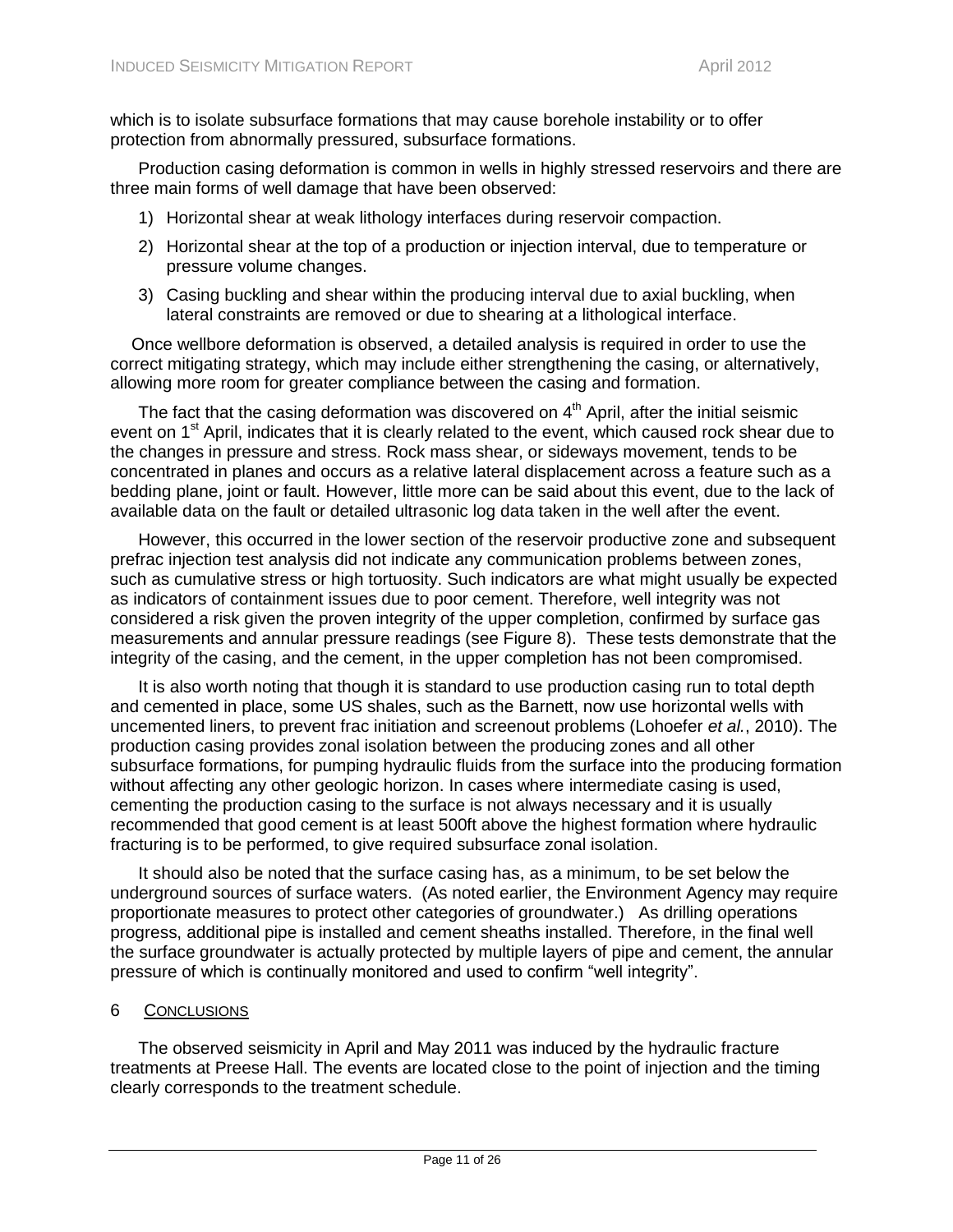The similarity of seismic events suggests a highly repeatable source, i.e. a fault that failed repeatedly in a number of small earthquakes. It appears likely that fluid was able to flow into a fault adjacent to the well-bore through bedding planes in the reservoir, that opened during stimulation as a result of the high treating pressures. The character of the small events in stage 5 is similar to the earlier events from stages 2 and 4, which suggests that these also resulted from motion on the same fault and that fluid was injected directly into the fault during stage 5.

In two of the stages, the largest earthquakes occurred approximately ten hours after the start of injection, while the well was shut-in under high pressure. These events were preceded by smaller events, which started immediately after injection.

The numerical simulations of the seismicity fail to fully capture the magnitude distribution and temporal decay of the observations. Considerably fewer smaller events are observed, leading to a low B-value. This low B-value is unusual and is an interesting discrepancy that is not fully explained in the reports.

The lack of seismicity during stages 1 and 3, and the very weak seismicity during stage 5, demonstrates that the number and magnitude of any earthquake seismicity is related to the injected volume and also, to some extent, the implementation of flow back. This leads to the recommendation to use this as a mitigation strategy.

The maximum observed magnitude of coal-mining induced earthquakes in the UK provides a realistic upper limit for the maximum possible magnitude of events induced by similar hydraulic fracture treatments. This leads to a maximum magnitude of  $\sim$ 3.0 M<sub>L</sub>. There have been no reports of structural damage from mining induced earthquakes of this magnitude in the UK, so an event induced by a hydraulic fracture treatment at a greater depth is unlikely to cause structural damage. There are, however, examples of mining induced earthquakes of similar magnitudes in the UK that caused superficial damage, for example, minor cracks in plaster, though these occurred at shallower depths. Such an event would be strongly felt by people within a few kilometres from the epicenter and could cause some alarm.

An effective mitigation strategy has to be based on effective monitoring, and we recommend that future HF operations in this area should be subject to an effective monitoring system that can provide automatic locations and magnitudes of any seismic events in near real-time. The sensitivity of this system should be sufficient to detect events at a magnitude of  $-1$  M<sub>1</sub>, allowing reliable monitoring of events in the magnitude range  $-1$  to  $>1$  M<sub>L</sub>.

We agree with the recommendation for a traffic light system, but we consider that the threshold value of 1.7  $M<sub>l</sub>$  suggested by the consultants is unnecessarily high. In the present state of knowledge, it would be more prudent to adopt a lower threshold, which will reduce the likelihood of events perceptible to local residents, and offer a higher margin of safety against any possibility of damage to property. At least for the next few operations in this basin, we suggest that a threshold value of 0.5  $M<sub>L</sub>$  would be appropriate, and immediate flow back should be implemented if any events of that magnitude or above are detected. This threshold value can be adjusted over time, if appropriate, in the light of developing experience.

Advantage should be taken of the monitoring system recommended above, and the significance of any unusual seismic events, even if below the threshold value, should be assessed. If appropriate, operations should be suspended while this assessment is carried out.

We emphasise that the available base of information about the relevant characteristics of the basin remains limited and that, if further hydraulic fracture operations are permitted, these should be regarded as being exploratory in nature.

Equally, the lack of identification of the causative fault, and the generally poor understanding of the fault systems in the basin, has implications for the hazard from induced earthquakes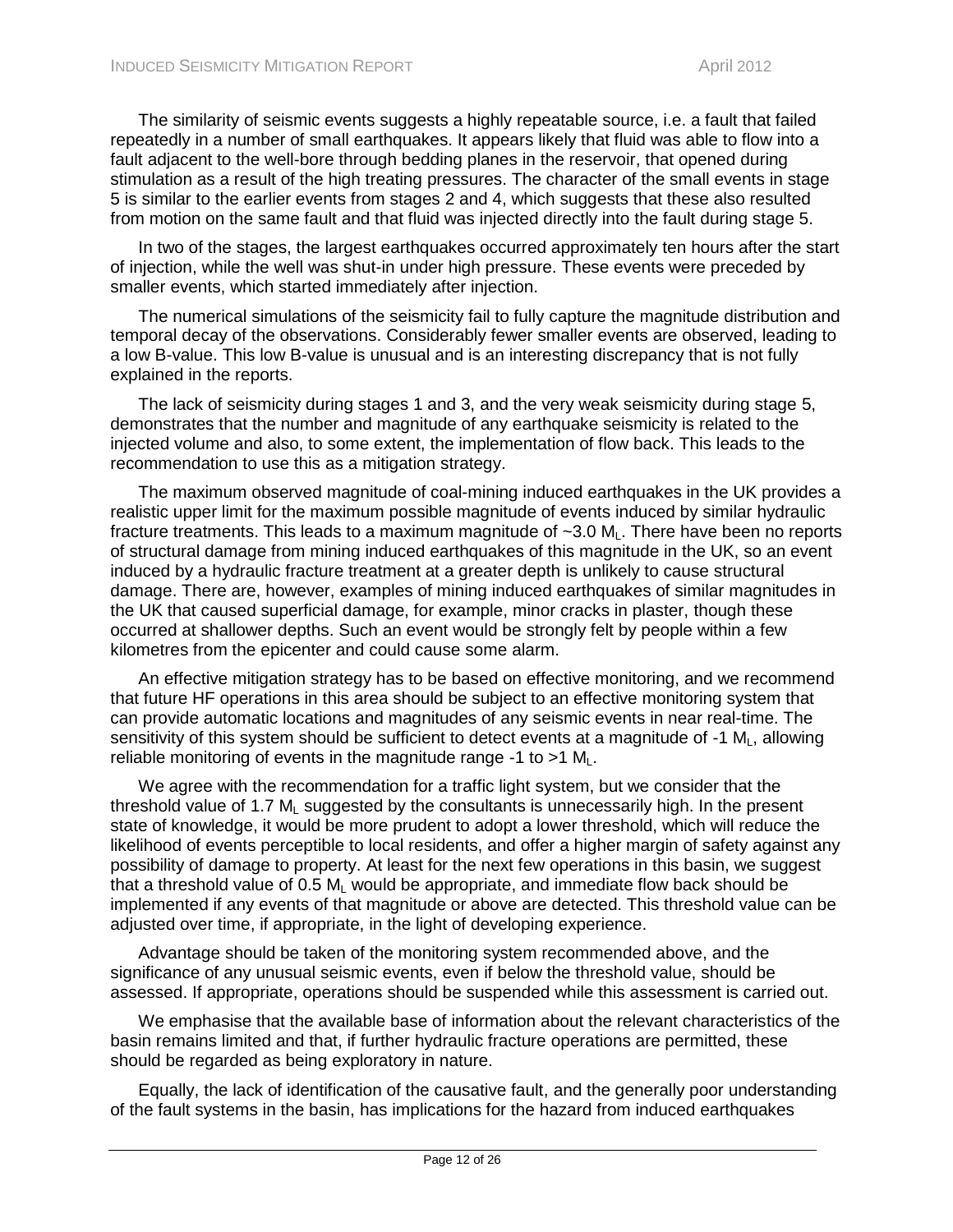during future operations. There may be many small faults at reservoir depths throughout the basin, given the tectonic history of this area. Although a comprehensive 3-D seismic reflection survey might improve understanding of the nature and orientation of fault systems in the basin, we do not think it is essential for the continuation of operations during the evaluation phase. Previous experience, mainly in the US, suggests that 3D surveys can be of limited value in predicting faults that can be affected during hydraulic fracture creation, whereas microseismic can be effective for this, as well as calibrating 3D data (Warpinski *et al.*, 2009).

# <span id="page-16-0"></span>7 RECOMMENDATIONS FOR MITIGATION OF HAZARDS

We recommend the following specific measures to mitigate risk, prior to the resumption of hydraulic fracturing operations in the Bowland Basin. Additional to these recommendations we also outline some general "best practice" operational guidelines for onshore hydraulic fracture operations, in Appendix B. Providing these precautions are effectively implemented, we see no reason why the risk of induced seismicity should prevent further hydraulic fracture operations in this area.

Hydraulic fracture growth in the reservoir was poorly constrained by the available data from the treatments in April and May 2011. To better understand the nature and extent of possible fracture growth in the Bowland shale reservoir and the hazards associated with this, we recommend that detailed analysis of microseismic activity is used to monitor fracture growth in the next hydraulic fracture treatment in the Bowland shale. Hydraulic-fracture induced microseismicity is widely used in the oil and gas industry to image fracture networks. Microseismic data should be recorded using either a dense array of near-surface sensors, or an array of borehole sensors.

The induced seismic protocol mitigation system proposed for future treatments in the Bowland shale is based on work from extensive EGS experience of similar activities (Majer *et al.*, 2008) and may be considered as "industry best practice". We believe that a suitable traffic light system linked to real-time monitoring of seismic activity is an essential mitigation strategy. However, this requires the definition of acceptable limits for the cessation and recommencement of operations. The initial threshold for cessation of operations proposed was 1.7  $M<sub>L</sub>$ . This was based on the critical magnitude 2.6  $M<sub>1</sub>$  and a maximum post-injection magnitude increase of 0.9  $M<sub>l</sub>$ . However, we note that, based on this limit, no action would have been taken before the magnitude 2.3  $M<sub>l</sub>$  event on 1 April 2011. We recommend a threshold of 0.5  $M<sub>l</sub>$  for cessation of operations, to minimise the probability of further felt earthquakes. We also suggest that a more detailed analysis of seismic activity is required, rather than application of a simple upper limit, so that numbers, magnitudes and mechanisms of any induced earthquakes are considered. We also recommend that these values are refined as more experience and data is acquired, to better understand the behaviour of any induced seismicity. Even with real time monitoring there may be a time delay between injection, monitoring and remedial action, and we feel that the lower traffic light threshold will minimise such control risks.

Any traffic light system crucially depends on the ability to monitor seismic activity effectively in real time. This requires a suitable number of seismometers either buried at surface in quiet locations near the injection well, or in boreholes at greater depths. These may be a part of the microseismic system, which we recommend for fracture monitoring, or a separate auxiliary system. Given the high levels of cultural noise in the area, shallow boreholes are preferred, but we recognise that this may not easily be possible. Data from the sensors must be transmitted in near real-time to a central processing site, where a reliable automatic algorithm for detection and location of seismic events can provide real-time estimates of times, locations and magnitudes of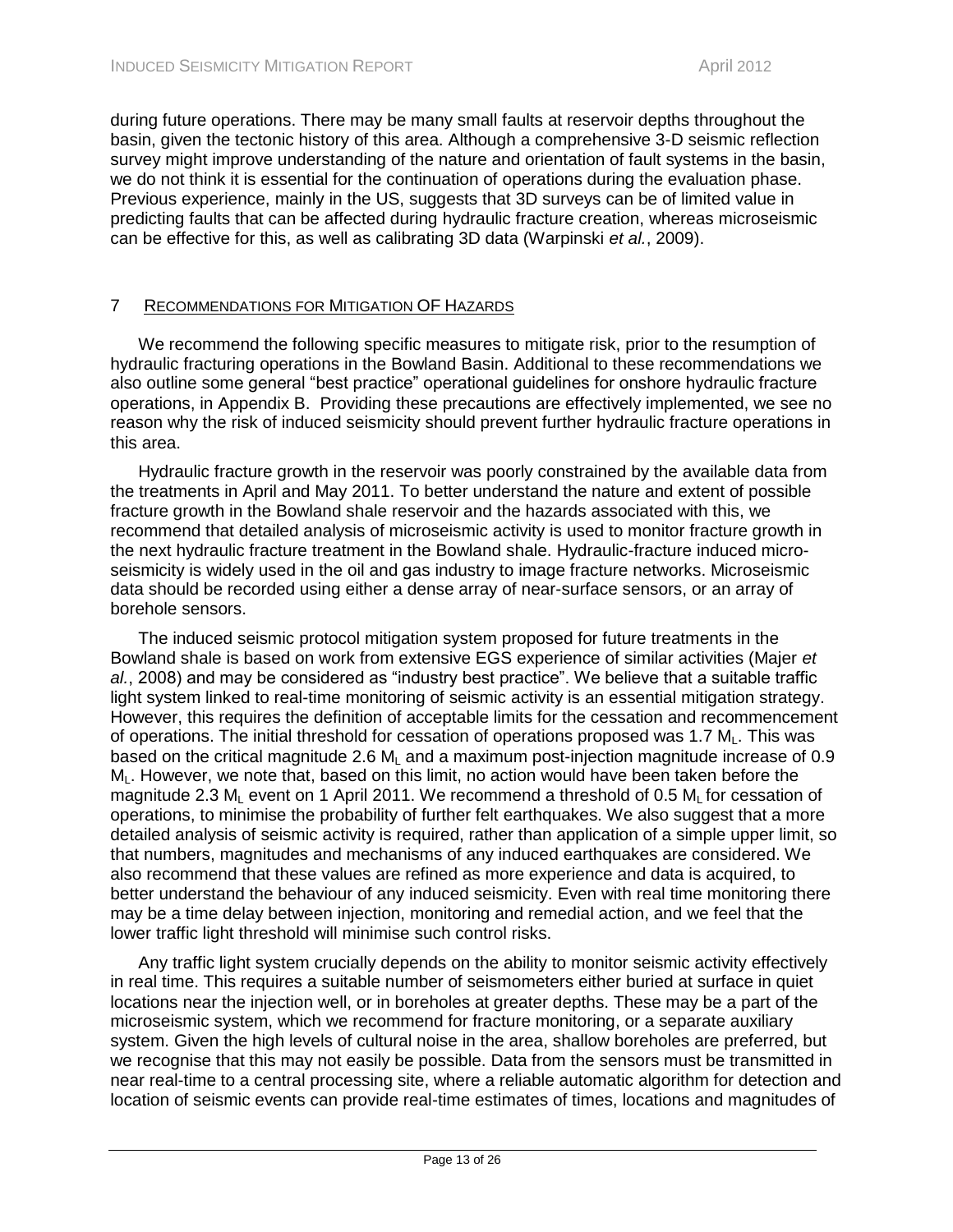events during the fracture treatments. The recommended detection threshold for this system should be at a magnitude of -1, allowing reliable monitoring of events in the range -1 to >1.

Since the number of fluid injection induced earthquakes above a given magnitude will increase approximately proportionally to the injected fluid volume, reducing volumes and implementing flow back, where appropriate, should reduce the probability of significant earthquakes. This is clear from the observations of the induced seismicity at Preese Hall. We therefore recommend that future fracture treatments should initially be modified to reduce the probability of future induced earthquakes, by both reducing the injected fluid volume and also by initiating immediate flow back post-frac.

More generally, to better understand the hazard of induced earthquakes associated with future shale gas operations in the UK, we recommend that seismic hazards should be assessed prior to proceeding with these operations. This should include:

- 1) Appropriate baseline seismic monitoring to establish background seismicity in the area of interest.
- 2) Characterisation of any possible active faults in the region using all available geological and geophysical data.
- 3) Application of suitable ground motion prediction models to assess the potential impact of any induced earthquakes.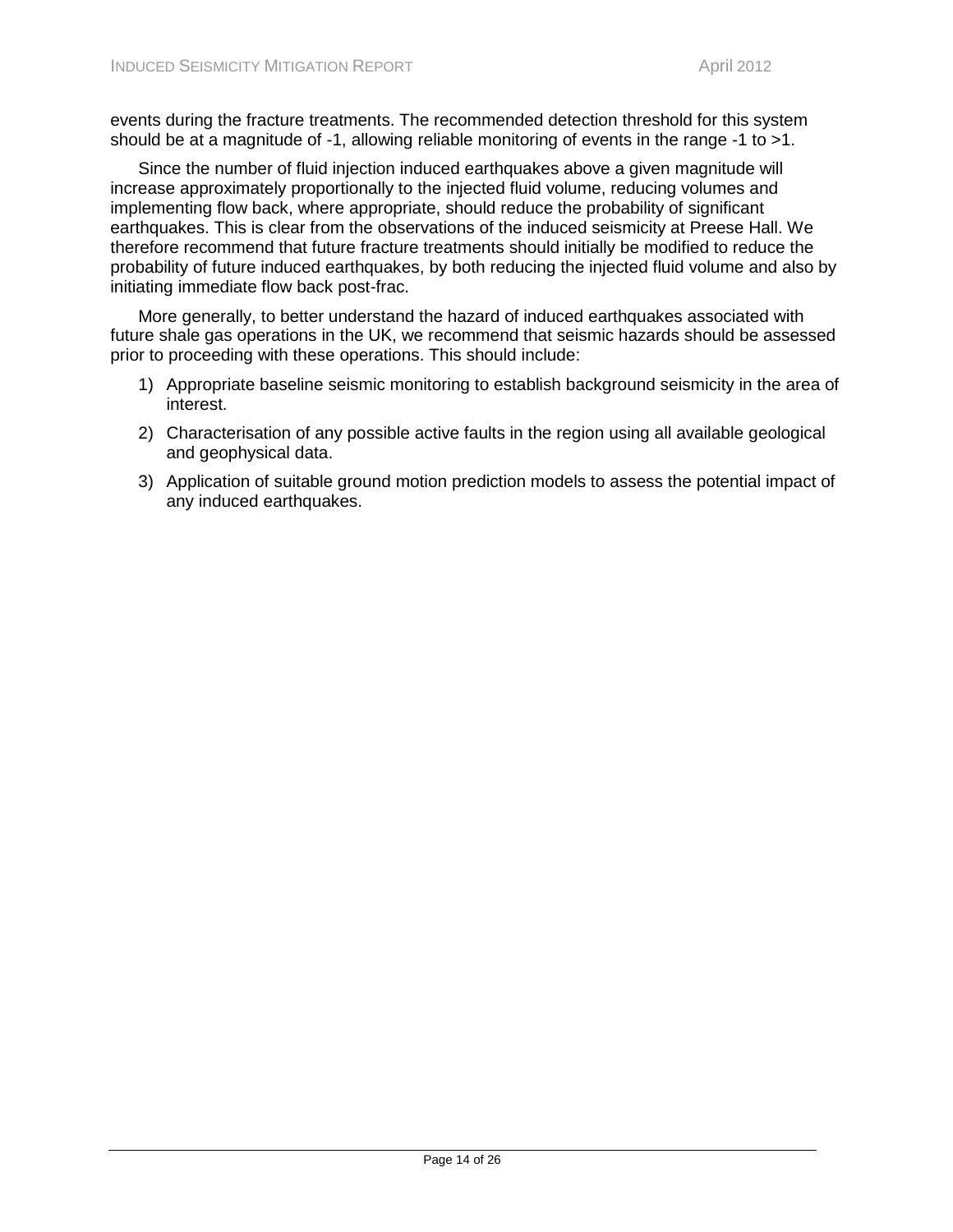# **REFERENCES**

<span id="page-18-0"></span>Arthur D.J. and Cornue D.B., "*Environmental Best Practices for Shale Gas Development*", presentation to Independent Oil and Gas Association, July 2009

Baisch, S. and Voros, R. "*Geomechanical Study of Blackpool Seismicity*", Q-Con report for Cuadrilla (2011)

Barree R., Barree V. and Craig D., **SPE 107877** "*Holistic Fracture Diagnostics*" (2007)

Bishop I., Styles P. and Allen M. "*Mining Induced Seismicity in the Nottinghamshire Coalfield*", Quarterly Journal of Engineering Geology, 2**6** (4), 253-279 (1994).

Bommer J.J., Stafford P.J., Alarcon J.E. and Akkar S. "*The Influence of Magnitude Range on Empirical Ground-Motion Prediction*", Bulletin of the Seismological Society of America, 97, 6, 2152-2170 (2007)

Cipolla C.L., Lolon E.P., Erdle J.C. and Tathed V. **SPE 125532** "*Modelling Well Peformance in Shale Gas Reservoirs*". (2009)

Daneshy A.A. **SPE 6088** "*Hydraulic Fracture Propagation in Layered Formations*" (1978)

de Pater H. and Pellicer M. "*Geomechanical Study of Bowland Shale Seismicity – Fracture Geometry and Injection Mechanism*", StrataGen report for Cuadrilla (2011)

de Pater, H. & Baisch, S. "*Geomechanical Study of Bowland Shale Seismicity*", Synthesis Report (2011)

Dorbath, L. "*Seismic response of the fractured and faulted granite of Soultz-sous-Forêts (France) to 5 km deep massive water injections*", Geophysical Journal International, 177,2, 653-675 (2009)

Eisner L., Janska E and Matousek P. "*Seismic Analysis of the events in the vicinity of the Preese Hall well*", Seismik report for Cuadrilla Resources (2011).

Fisher K. and Warpinksi N.R., **SPE 145949** "*Hydraulic Fracture Growth: Real Data*" (2011)

Frohlich, C., Hayward C., Stump B. and Potter E. "*The Dallas–Fort Worth Earthquake Sequence: October 2008 through May 2009*", Bulletin of the Seismological Society of America, **101**, 1, 327–340 (2011).

Green C.A., Barree R.D. and Miskimins J.L., **SPE 106270-PA** "*Hydraulic Fracture Model Sensitivity Analyses of a Massively Stacked, Lenticular, Tight Gas Reservoir*" (2007)

Gutenberg, B. and Richter, C.F. Frequency of earthquakes in California, Bulletin of the Seismological Society of America, **34**, 4, 185-188 (1944).

Harper T. "*Geomechanical Analysis of the Worston Shale Microseismicity*", Geosphere report for Cuadrilla (2011)

Holland, A. "*Examination of Possibly Induced Seismicity from Hydraulic Fracturing in the Eola Field, Garvin County, Oklahoma*", Oklahoma Geological Survey Open-File Report OF1-2011 (2011).

Hubbert M.K. and Rubey W.W., "*Role of fluid pressure in mechanics of overthrust faulting: parts I and II*", Geol. Soc. Am. Bull., 70, 115-205 (1959)

Ketter A.A, Daniels J.L., Heinze J.R. and Waters G., **SPE 103232-PA** "*A Field Study in Optimising Strategies for Fracture Initiation in Barnett Shale Horizontal Wells*" (2008)

Lohoefer D., Snyder D.J., Seale R. and Themig D., **SPE 135386** "*Comparative Study of Cemented versus Uncemented Multistage Fractured Wells in the Barnett Shale*" (2010)

Main I., Irving D., Musson R. and Reading A. "*Constraints on the frequency–magnitude relation and maximum magnitudes in the UK from observed seismicity and glacio-isostatic recovery rates*", Geophysical Journal International, 137, 2, 535-550 (1999)

Majer E.L., Baria R, Stark M, Oates S., Bommer J., Smith B. and Asanuma H., "*Induced seismicity associated with Enhanced Geothermal Systems*", Geothermics, **36**, 3, 185-222 (2007)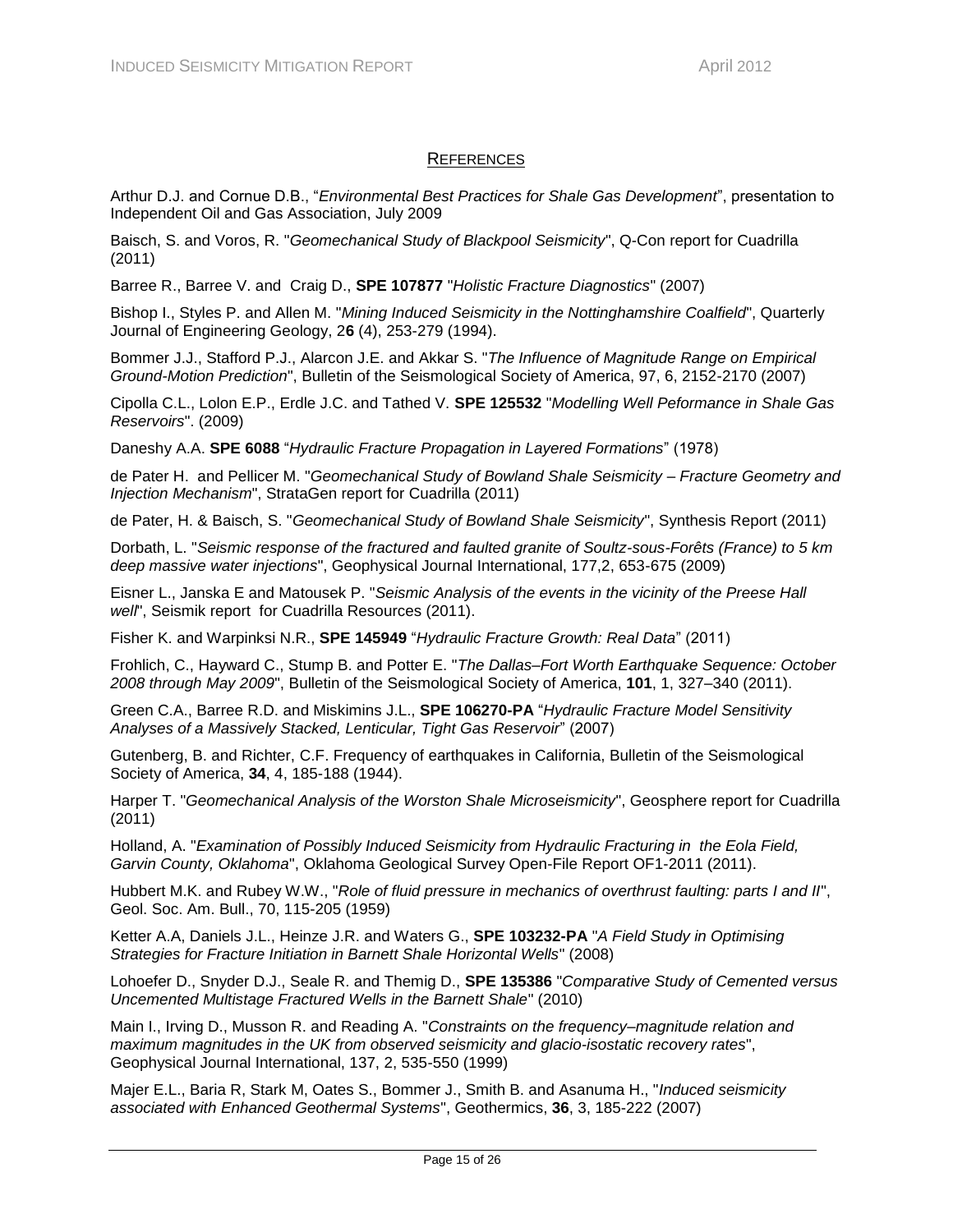Majer E., Baria R. and Stark M. "*Protocol for induced seismicity associated with enhanced geothermal systems*". Report produced in Task D, Annex I (9 April 2008), International Energy Agency-Geothermal Implementing Agreement (2008)

Maxwell S.C., Waltmann C.K., Warpinski N.R., Mayerhofer M.J. and Boroumand N. **SPE 102801** "*Imaging Seismic Deformation Induced by Hydraulic Fracture Complexity*", (2006)

Miskimins J.L. and Barree R.D., **SPE 80935** "*Modelling of Hydraulic Fracture Containment in Laminated Sand and Shale Sequences*" (2003)

Oil and Gas UK (UKOAA) Guidelines,: <http://www.oilandgasuk.co.uk/publications/publications.cfm>

Ottemoller L., Nielsen H.H., Atakan K., Braunmiller J. and Havskov J. "*The 7 May 2001 induced seismic event in the Ekofisk oil field, North Sea*", Journal of Geophysical Research,**110**, B10301 (2005).

Pearson, C. "*The Relationship Between Microseismicity and High Pore Pressures During Hydraulic Stimulation Experiments in Low Permeability Granitic Rocks*", Journal of Geophysical Research, **86**, B9, 7855-7864. (1981)

Redmayne D.W. "*Mining-induced seismicit in UK coaldfields identified on the BGS National Seismograph Network*", in Engineering Geology of Underground Movements, Geological Society Engineering Geology Special Publication, **5**, 405-413 (1988)

Redmayne D.W., Richards J.A. and Wild P.W. "*Mining-induced earthquakes monitored during pit closure in the Midlothian Coalfield*", Quarterly Journal of Engineering Geology, **31**, 21-36 (1998)

Rutledge, J.T. and Phillips, W.S., "*Hydraulic stimulation of natural fractures as revealed by induced microearthquakes, Carthage Cotton Valley Gas Field, East Texas*", Geophysics, **68**, 2, 441-452 (2003)

Shapiro, S.A., Dinske C., Langenbruch C. and Wenzel F. "*Seismogenic index and magnitude probability of earthquakes induced during reservoir fluid stimulations*", The Leading Edge, **29**, 304–309 (2010)

Shapiro S.A., Patzig R. and Rothert E. "*Triggering or seismicity by pore pressure perturbations: permeability related signatures of the phenomenon*", Pure Appl Gephys, **122**, 947-965 (2003)

Suckale, J. "*Moderate-to-large seismicity induced by hydrocarbon production*", The Leading Edge, **29**, 310–314 (2010)

Townend J. & Zoback M.D. "*How faulting keeps the crust strong*", Geology, **28**, 5, 399-402.

Veatch, R.W. Overview of Current Hydraulic Fracturing Design and Treatment Technology--Part 1, Journal of Petroleum Technology, 35, 4, 677-687 (1983)

Warpinksi N.R., Schmidt R.A. and Northrop D.A., **SPE 8932** "*In-situ Stresses: The predominant Influence on Hydraulic Fracture Containment*" (1982)

Warpinski N.R., Waltman C.K., Du J. and Ma Q. **SPE 124208** "*Anisotropy Affects in Microseimic Monitoring"* (2009)

"*Wellbore Failure Analysis and Geomechanical Modelling in the Bowland Shales",* Blackpool, GMI report for Cuadrilla(2011)

Westbrook, G.K., Kusznir, N.J., Browitt, C.W.A. and Holdsworth, B.K. "*Seismicity induced by coal mining in Stoke-on-Trent (U.K.)*", Engineering Geology, **16**, 225-241 (1980)

#### API Standards

**API 51R** – Environmental Protection for Onshore Oil and Gas Production Operation and Leases. July 2005

**API 65** - Isolating Potential Flow Zones During Well Construction (Dec 2010) API Guidance Documents for Hydraulic Fracturing

**API HF1** - Hydraulic Fracturing Operations – Well Construction and Integrity Guidelines (Oct 2009) **API HF2** – Water Management Associated with Hydraulic Fracturing (June 2010)

**API HF3** – Practices for Mitigating Surface Impacts Associated with Hydraulic Fracturing (Jan 2010)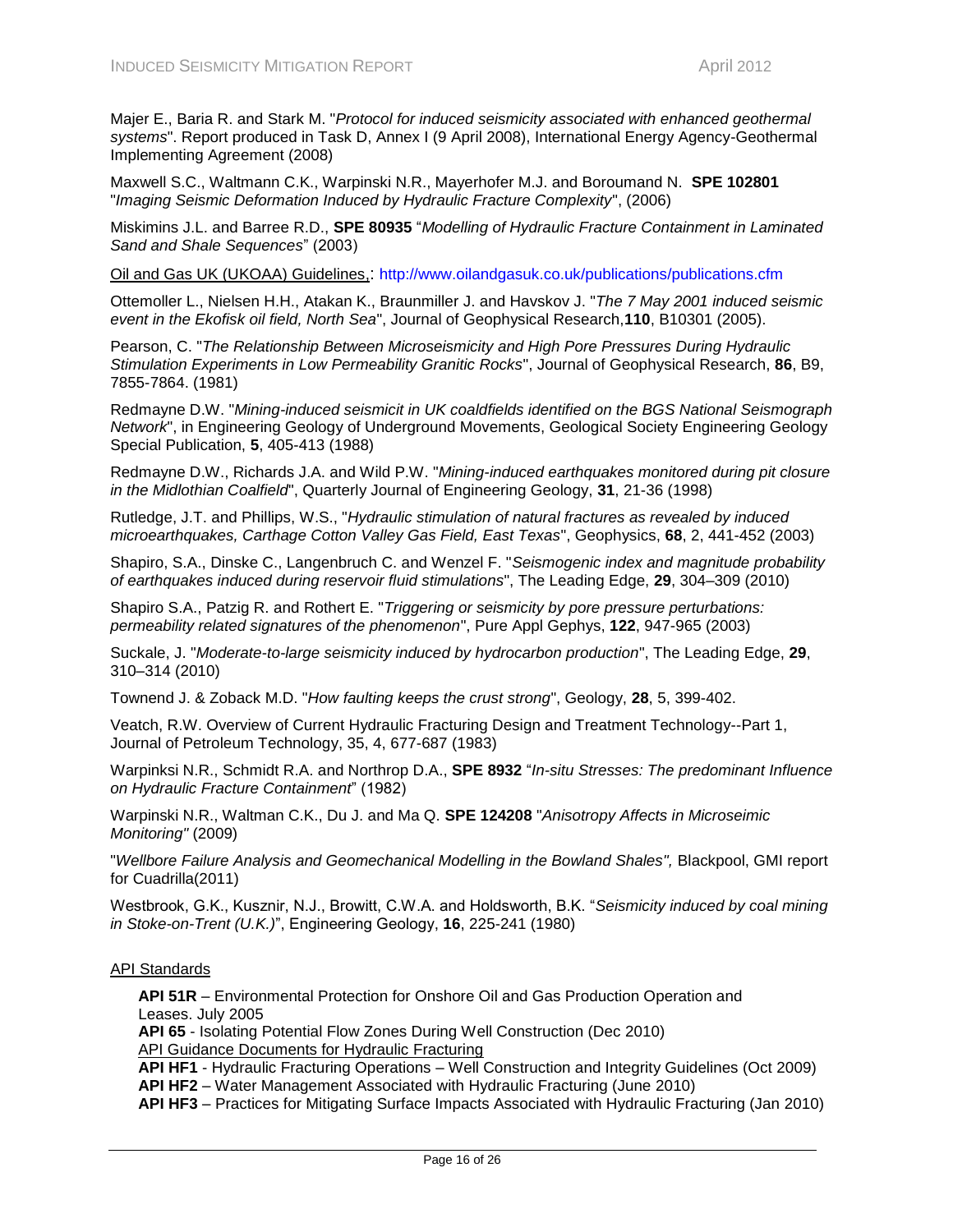### APPENDIX A

<span id="page-20-0"></span>



<span id="page-20-1"></span>*Figure 4: Barnett shale measured fracture heights compared to aquifer depths (copyright SPE)*



<span id="page-20-2"></span>*Figure 5: Marcellus shale measured fracture heights compared to aquifer depths (copyright SPE)*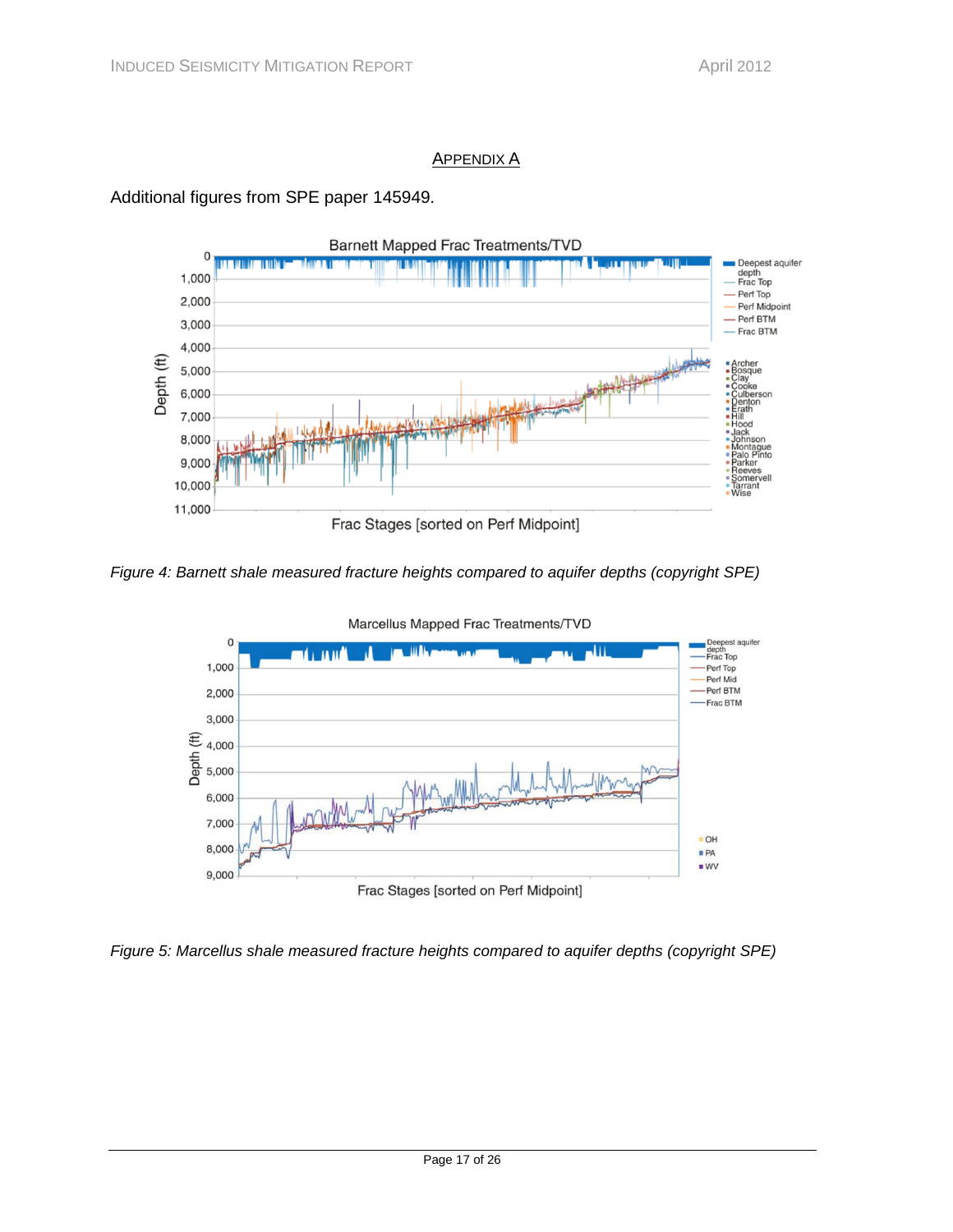

<span id="page-21-0"></span>*Figure 6: Eagle Ford shale measured fracture heights compared to aquifer depths (copyright SPE)*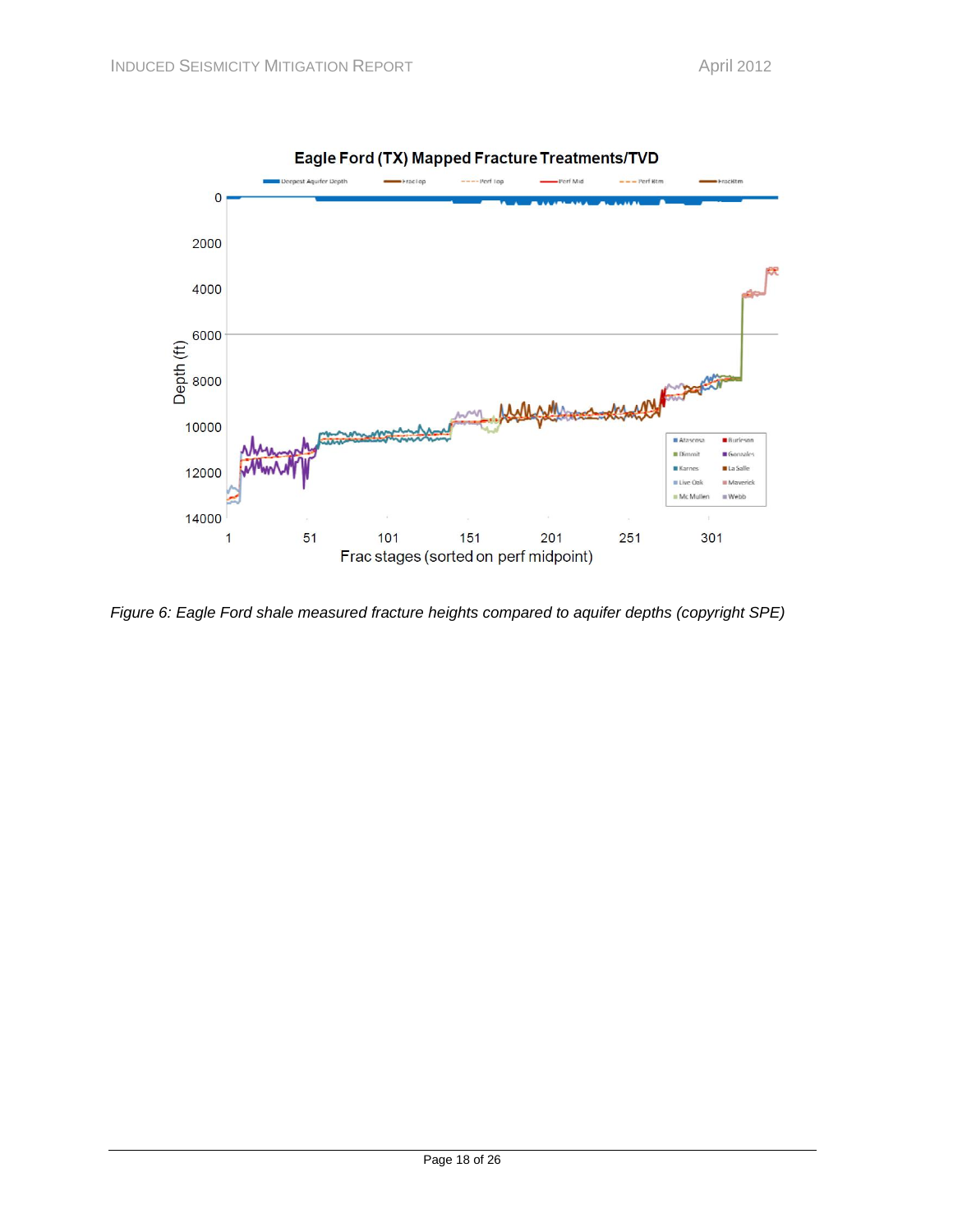

<span id="page-22-0"></span>*Figure 7: Cuadrilla completion schematic (Figure 11 Synthesis Report)*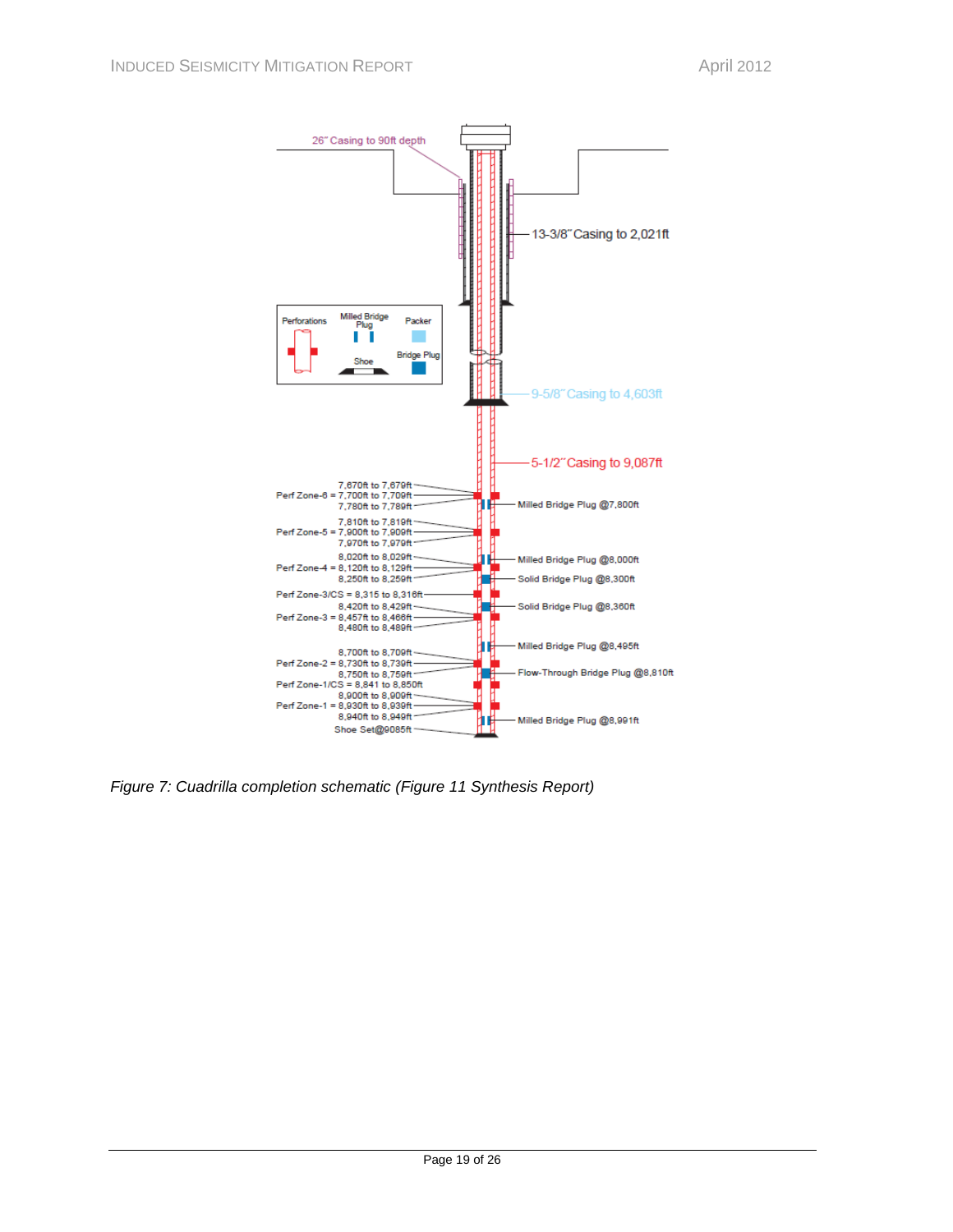

<span id="page-23-0"></span>*Figure 8: Casing deformation with respect to well integrity (Figure 35 Synthesis Report)*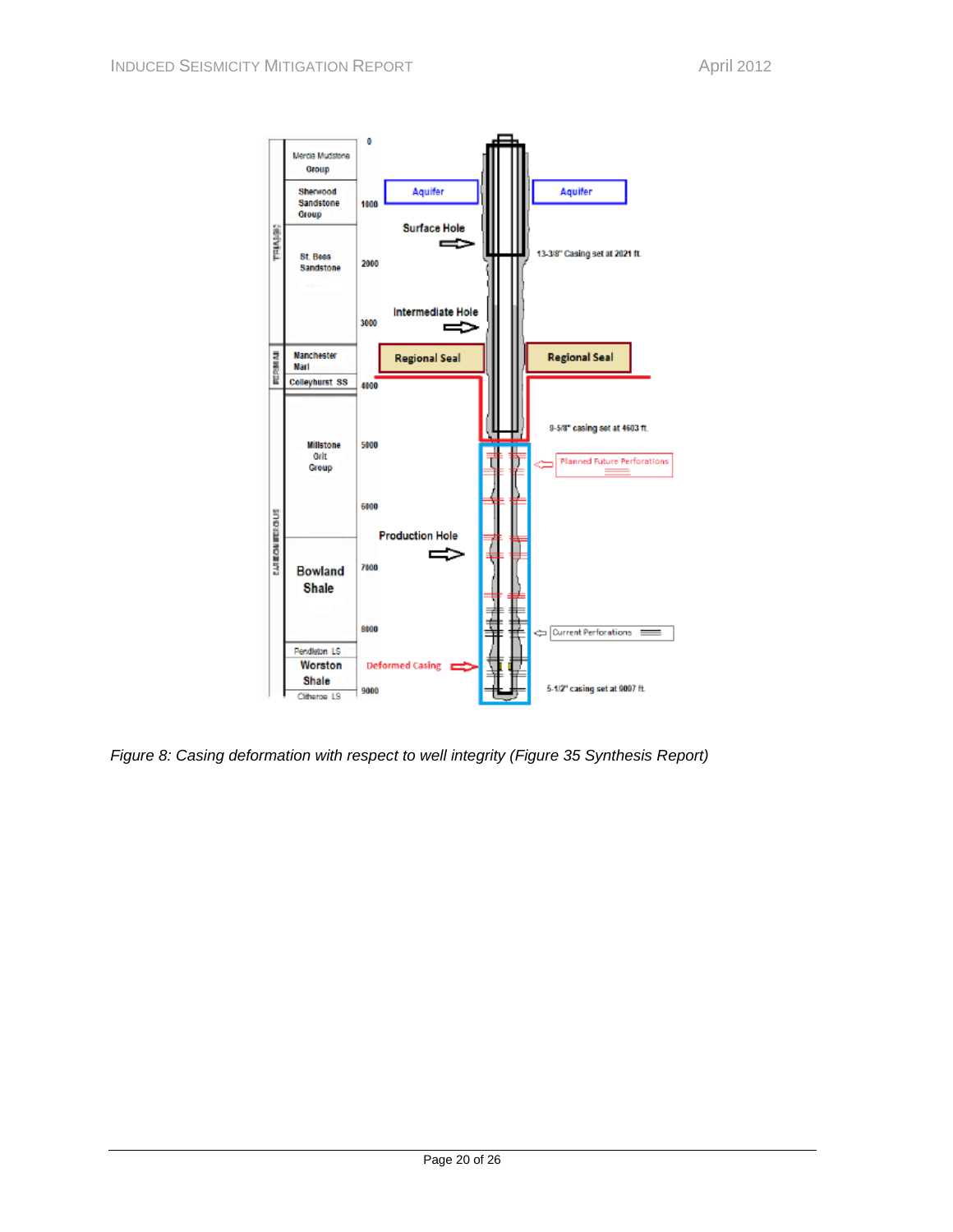

<span id="page-24-0"></span>*Figure 9: Stratigraphy summary with confinement and containment layers highlighted (Figure 37 Synthesis Report)*